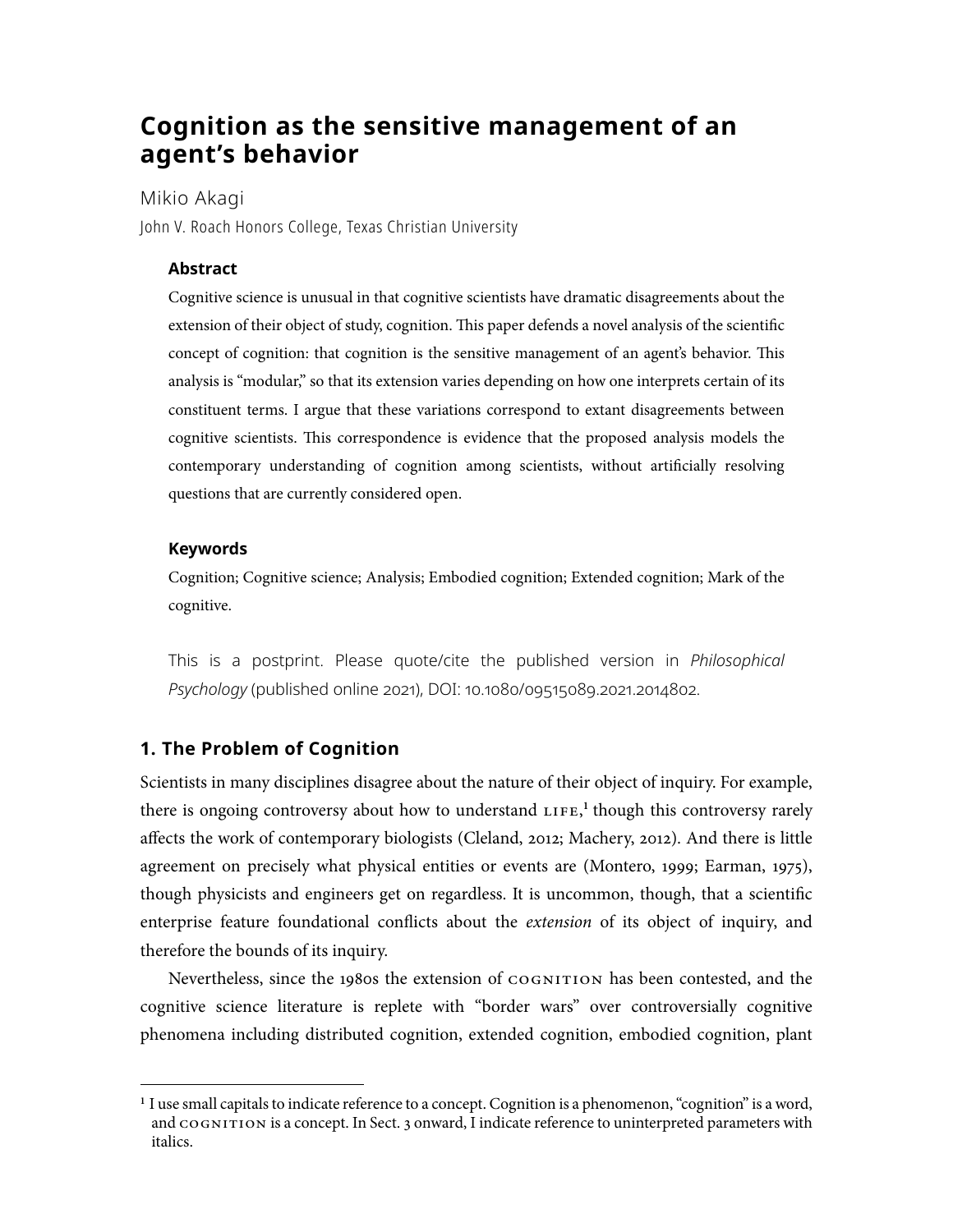cognition, and other controversial cases. There have been some attempts to adjudicate these disputes with various "marks of the cognitive" (notably Adams & Aizawa, 2001, 2008; Rowlands, efforts nor to propose another criterion that seeks to settle which phenomena are "genuinely" cognitive. Rather, I aim to characterize the concept of cognition as understood by contemporary scientists, including its rough edges and indeterminacies. Such a characterization would be I propose to explicate the concept COGNITION ecumenically, so as to represent its present controversies perspicuously, rather than to end them. 2009, 2010; Adams & Garrison, 2013; Buckner, 2015), but such proposals are generally as controversial as the judgments they vindicate. My goal in this paper is not to criticize these pluralistic (though perhaps not quite "relaxed" in Colin Allen's [2017] sense). Put another way,

 An ecumenical analysis of cognition will not settle the extension of cognition or adjudicate the border wars, but there are other purposes such an analysis might serve (see [Akagi, 2018] for more discussion). First, such an analysis could make explicit the way cognitive scientists think about their object of study, especially in contrast to pretheoretic conceptions of cognition or thought, perspicuously representing agreement and disagreement between scientists. Second, the scientifc concept of cognition is poorly understood by laypeople and students, who are surprised that scientists take cognition to include phenomena like emotion, motivation, and motor control. An ecumenical analysis of COGNITION could make cognitive science more accessible to non-specialists. Third, an ecumenical analysis could inform philosophical research regarding topics that draw on the empirical sciences of the mind. These three purposes can be accomplished even by an analysis that leaves the controversies of the cognition border wars open. And by leaving those controversies open, an ecumenical account avoids the hubris of predicting what scientists will fnd or what form their theories will take (as feared by e.g. Cleland [2012]; Allen [2017]; Ramsey [2017]; Akagi [2018]).

 My present task, therefore, is to defend a new analysis of the scientifc concept of cognition that can serve these three purposes. I will begin by establishing landmarks for the contested cognitive science, and several controversial cases from the border wars (Section 2). I will describe a method I call modular analysis that models contested extensions (Section 3). Then I will describe the sensitive management hypothesis (SMH), a modular analysis according to which, in a slogan, cognition is the sensitive management of an agent's behavior (Section 4). I will argue that the sensitive management hypothesis correctly classifes the test cases, thus providing strong evidence of its extensional adequacy (Section 5), before refecting on the hypothesis's potential to serve the three purposes described above (Section 6). extension of  $\cos$ NITION, introducing test cases in three categories: some paradigmatically cognitive phenomena, some phenomena generally agreed not to be within the purview of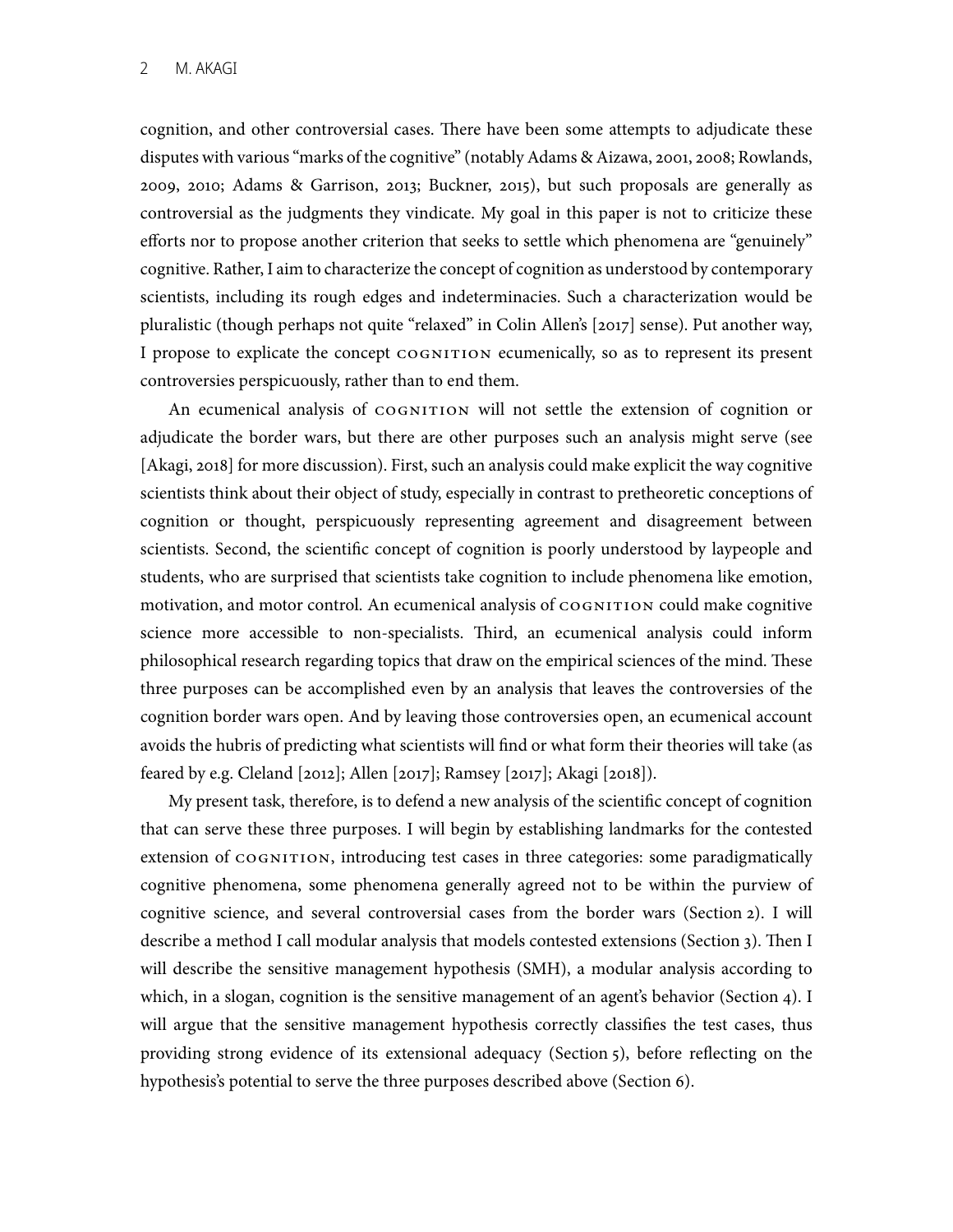### **2. Test Cases**

 Even if we ignore the disagreements of the border wars, contemporary cognitive scientists use the word "cognition" in at least two distinct senses (see Greene et al., 2004, p. 389; Rowlands, 2009, p. 7; Akagi, 2018, pp. 3553f.) which I'll call *highfalutin* and *inclusive* cognition. "Cognition" in its highfalutin sense ("higher cognition") has an extension similar to that of the pretheoretic concept THOUGHT, and is generally understood in contrast to perception or affect. Highfalutin "cognition" is a scientifc term, and features in scientifc expressions like "cognitive therapy" and "cognitive control." However, cognitive scientists often speak of cognition in a broader sense such that its extension also includes perceptual, emotional, motivational, and (some) motor reckoning, revisionary relative to a lay understanding of "cognition" or "thought." Both highfalutin and inclusive "cognition" have contested extensions, but the purview of cognitive science defnitely includes many perceptual and affective phenomena, which are happily called "cognition" by many. So insofar as the border wars are about the bounds of the cognitive sciences they must be about which phenomena count as cognitive in the inclusive sense. phenomena. The extension of "cognition" in this inclusive sense is, even on a conservative

 paradigmatic cases of inclusive cognition. For example, face recognition—the capacity of humans (and perhaps some other animals) to distinguish and recognize individual faces visually—is a cognitive capacity. In humans this capacity is explained by cortical activity (ofen with a focus on the right fusiform gyrus; see e.g. Kanwisher, 2010). Other uncontroversially cognitive phenomena include a typical person's capacity to navigate a familiar city, as well as the capacities to see color, make decisions, feel disgust, and control one's limbs, at least when these capacities belong to animals not using external aids or other technology. Cognitive scientists also agree on many consensual cases of non-cognitive phenomena. A rock warming in the sun is not a cognitive phenomenon. Nor is the erosion of a stream bed, or the relationship between the time it takes light to reach the Earth and the distance of its point of origin. The border wars notwithstanding, cognitive scientists generally agree about many

 But many phenomena are controversially cognitive, where contrary verdicts are associated with theoretical frameworks and empirical research programs. I will focus throughout this paper on six phenomena that each have vigorous proponents and opponents in various be the most explicit about abstract commitments). Readers familiar with these cases could skip to Section 3. disciplines (though I will largely cite philosophers in what follows, since philosophers tend to

 agents sometimes constitutes a kind of cognition over and above individual cognition. For example, maritime navigation—the representation and planning of a ship's course—is not attributable to any individual sailor, even with help. Rather, navigation is a cognitive task First, proponents of *distributed cognition* contend that the coordinated activity of multiple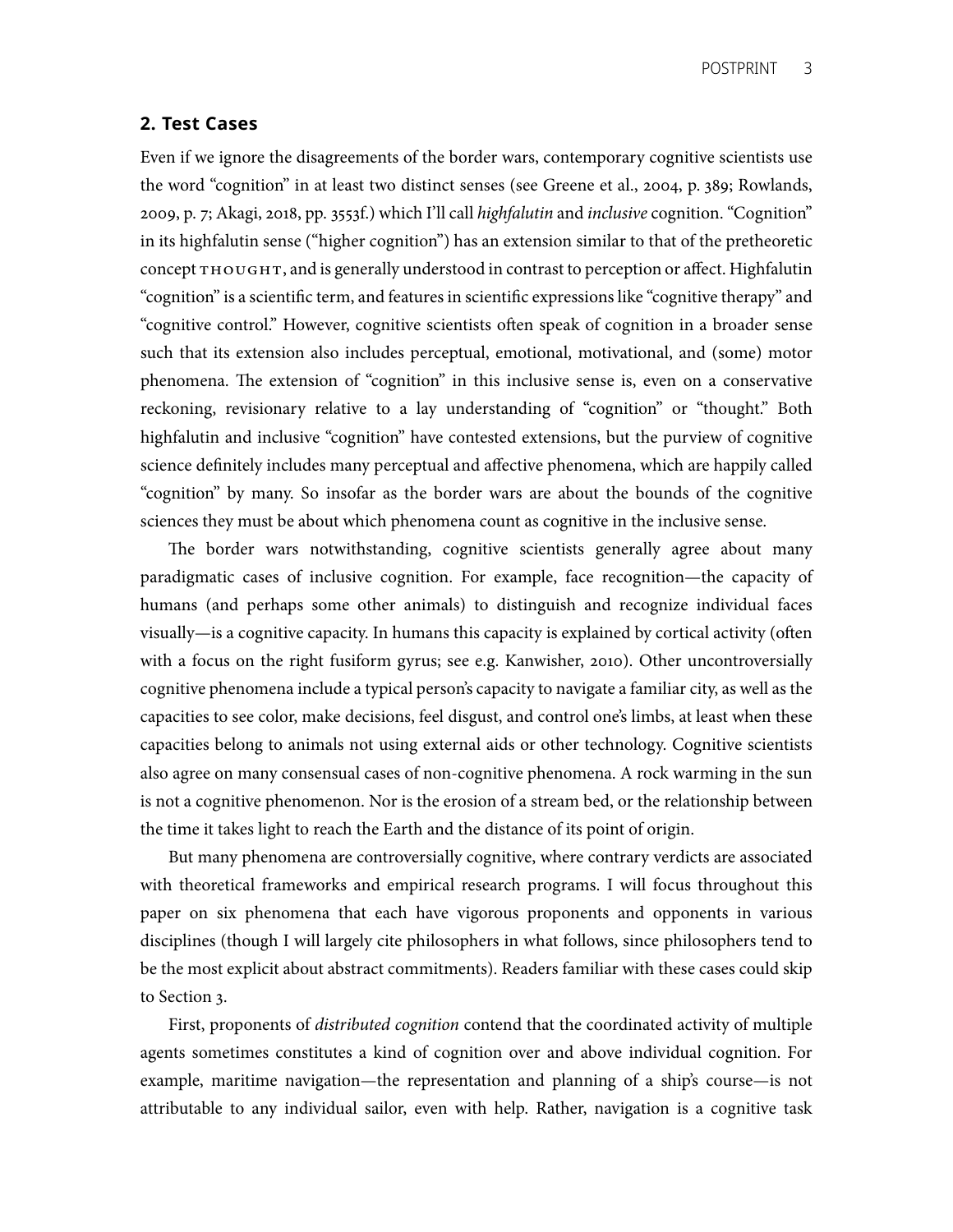implementation of various procedures (Hutchins, 1995). accomplished by a system that consists of crewmembers, their equipment, and their

 Second, disputes about *robot cognition* are as old as cognitive science and older (Turing, 1950; Putnam, 1975) but recent discussions ofen invoke the robot Herbert, which moved Herbert is sometimes regarded as a compelling model for cognition (Brooks, 1991),<sup>2</sup> and sometimes regarded as an elaborate tool with no cognitive capacities (Adams & Garrison, 2013). autonomously, avoided obstacles, and pilfered unattended soda cans (Brooks et al., 1988).

 Tird, Otto is a fctional man who accommodates a memory impairment through use of a notebook. Proponents of *extended cognition* hold that Otto's cognitive processes occur partly outside his skin, in the notebook (Clark & Chalmers, 1998); opponents argue that while the notebook must be involved in the explanation of Otto's behavior, the notebook itself is not part of a cognitive mechanism (see e.g. Adams & Aizawa, 2001; Rupert, 2004). **3**

 Fourth, proponents of *embodied cognition* argue that cognition occurs in parts of the body outside the central nervous system (Varela et al., 1991; Chemero, 2009). For example, female crickets have special adaptations allowing them to reliably locate mates. A system of tracheal tubes in their bodies amplifes the frequencies of conspecifc mating calls (Webb, 1994). Proponents of embodied cognition claim that the tracheal tubes are components of the cricket's cognitive system, whereas opponents argue that the cognitive action, so to speak, is entirely in the cricket's neural tissue.

 Fifh, proponents of *plant cognition* maintain that plants behave, though at longer time scales than animals, and that this behavior is coordinated by cognitive processes. John Haugeland (1991) once supposed that if a "super-sunfower" could track the direction of the sun 2007) argues that *Lavatera cretica* is such a plant; it orients toward the sun even when the sun is obscured for several days. Calvo and others now suggest that plants are capable of learning, and fexible decision-making based on multiple cues (Segundo-Ortin & Calvo, 2019). in the absence of sunlight, it would possess cognitive capacities. Paco Calvo (Calvo Garzón,

Sixth, there are defenders of *microbe cognition*. The example most familiar to philosophers is Fred Dretske's (1986): "magnetotactic" bacteria direct their locomotion, e.g. away from oxygenated water, through sensitivity to the Earth's magnetic field. This adaptive locomotion is sometimes regarded as cognitive behavior.

 robot cognition in Herbert, extended cognition in the Otto-notebook system, embodied These six contentious cases of cognition—distributed cognition in maritime navigation,

 **<sup>2</sup>** Brooks does not defend Herbert as a case of genuine cognition per se, but he suggests that cognition (or "intelligence") need consist in nothing more than the kinds of capacities Herbert possesses, produced by mechanisms like Herbert's.

 **<sup>3</sup>** In Clark and Chalmers' original paper, Otto is an example of the extended mind hypothesis, which is stronger and more speculative than the extended cognition hypothesis. But Otto is the most discussed example in the extended cognition literature, so I use it here.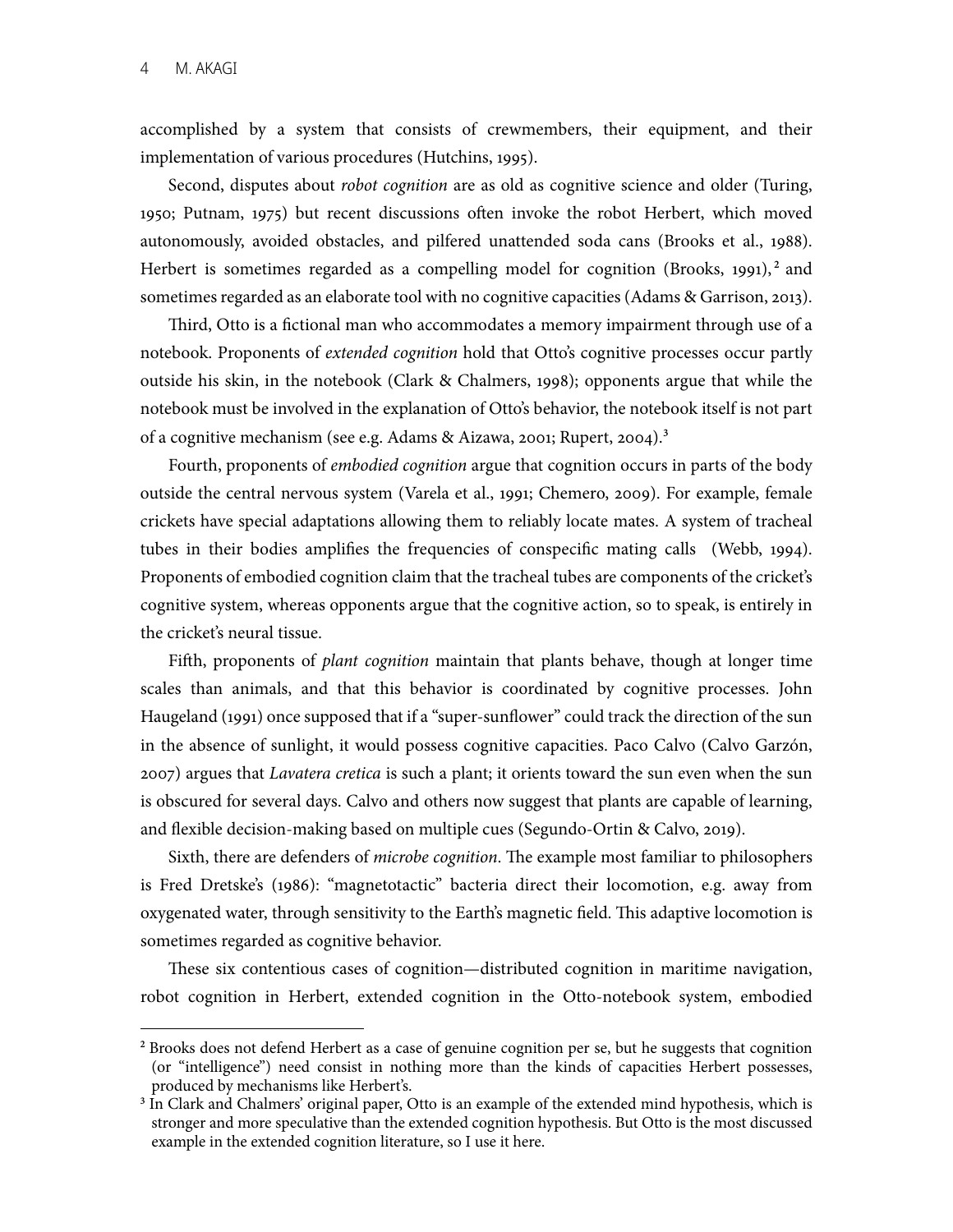cognition in cricket audition, plant cognition in *L. cretica* phototropism, and cognition in they do not represent disputes that concern the proper method of modeling or explaining cognition, e.g. disputes over dynamicism (van Gelder, 1998). But they illustrate a substantial amount of the favor and variety of scientifc views about the contested extension of bacterial magnetotaxis—do not represent all of the disputes of the border wars. In particular, cognition.

## **3. Modular Analysis**

My aim is to produce an analysis of  $\cos$ NITION that is adequate to these cases—not by settling whether the controversial cases are "genuinely" cognitive, but by correctly classifying cases as consensually cognitive, controversially cognitive, or consensually non-cognitive. Since these cases refect informed scientifc judgments, rather than lay judgments, the proposed analysis will be an empirically-informed one (as is urged by e.g. Kornblith [2017]). Traditional dichotomous classifcations gracefully, so I will avail myself of a method called modular conceptual analyses consisting of necessary or sufficient conditions do not accomplish nonanalysis. **4**

Consider the following toy analysis of the concept BRAVE:

An action φ, performed by an agent a, is brave iff φ is dangerous for a and φ is *admirable*.

 Suppose that in our toy linguistic community there is general agreement concerning which can model the usage of BRAVE in this community by understanding the analysis above as a traditional analysis (with necessary and sufficient conditions), except that the extension of *admirable* varies based on the diverse ways that members of the community reckon admirableness for actions. I call an analysis so understood a *modular analysis*, since the function out for a different function. Let us refer to swappable predicates like "admirable" as *parameters*  (by analogy with the use of the term in mathematics, where assigning values to parameters transforms a schematic formula into a specifc one, and since the term "variable" is normally reserved in predicate calculus for names that can be arguments of predicates). The different actions are dangerous for their agents, but disagreement concerning which are admirable. We (from actions to semantic values) corresponding to the predicate "admirable" can be swapped

 **<sup>4</sup>** For fans of Carnapian explication: we can consider the pretheoretic concept of cognition an explicandum (an imprecise, old concept), and the scientifc concept of inclusive cognition (my analysandum) an explicatum of sorts (a new concept embedded in a theoretical context), in want of an explicans, or characterizing expression. Modular analysis is a nonstandard form for an explicans. In general the extensions of explicata can differ signifcantly from the extensions of their explicanda, but SMH is meant as a precise characterization of an existing but informal explicatum, so in order to be adequate it must describe the extant, contested usage of "cognition" in its inclusive sense.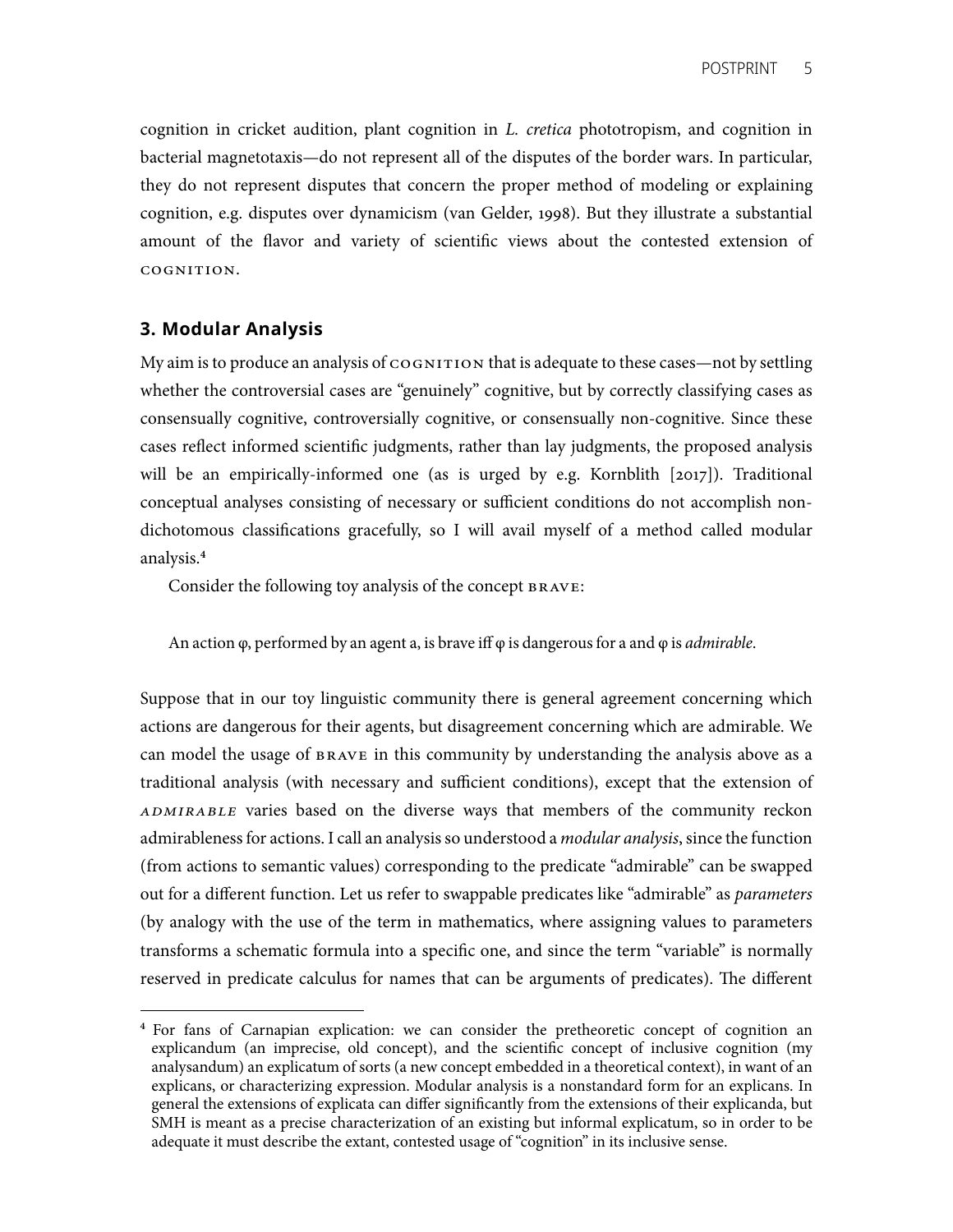functions correspond to different criteria for ascribing parameterized predicates, and can be called "values" of the parameter or, more colloquially, "interpretations." Parameters ofen proper (that is, a modular analysis considered without a domain of parameter values) represents the extension of the analysandum as a relation to the various values of its parameters. Modular analysis as used here is meant to be a modeling strategy, not an insight into the secret, "true" meanings of some concepts. The benefit of a modular analysis is that it yields multiple extensions for its analysandum (e.g. brave), so it can represent a state of disagreement about how to use the analysandum concept and license appropriate inferences about the ways various speakers use concepts. Yet modular analyses are easy to understand, and perspicuously represent both the commonalities and differences in the ways that members of the linguistic correspond to loci of disagreement between users of a contested concept. A modular analysis community use the analyzed term.

 Perhaps, for example, Marilyn is an older woman who enjoys skydiving, a dangerous activity for its agent. Her friend Chandana thinks Marilyn's skydiving is admirable, because she is inspired by Marilyn's defance of social expectations. Marilyn's son Kasson, by contrast, no opinion on whether skydiving is admirable. The toy analysis above may be considered an who thinks Marilyn's skydiving is brave: if Chandana considers it brave, Kasson does not, and Marilyn has no opinion. We may say of predicates like "brave" and "admirable" that they each have multiple *sectarian extensions*, i.e. the relatively classical extensions they have only one *ecumenical extension*, which corresponds to the set of its sectarian extensions. considers skydiving irresponsible; he does not see skydiving as admirable. Marilyn herself has extensionally adequate modular analysis if and only if it licenses the correct inferences about corresponding to Chandana's judgments, to Kasson's judgments, etc.). Some sectarian extensions of "admirable" contain skydiving, and some do not. However, each predicate has

The introduction of parameters into analyses creates some methodological hazards that must be managed. First of all, since analyses should provide criteria and not vague guidelines, it must be clear which predicates in the analysis function as parameters and which do not. And across parameters should be at least logically independent). Second, the extensional adequacy of a modular analysis must be assessed relative to the values of its parameters, so counterexamples are only valid if they correspond to a consistent way of speaking. For instance, it is no objection to the toy analysis that skydiving is admirable (according Chandana) but not brave (according to Kasson). A licit counterexample requires that all expressions be interpreted Chandana). In addition, a modular analysis cannot be thoroughly assessed for extensional be able to acquire evidence about the values of the parameters for particular subcommunities distinct parameters should be relatively independent of each other (the choice of interpretations coherently (e.g. if skydiving is brave according to Chandana but not admirable according to adequacy unless we specify the permissible interpretations of its parameters. Ideally, we should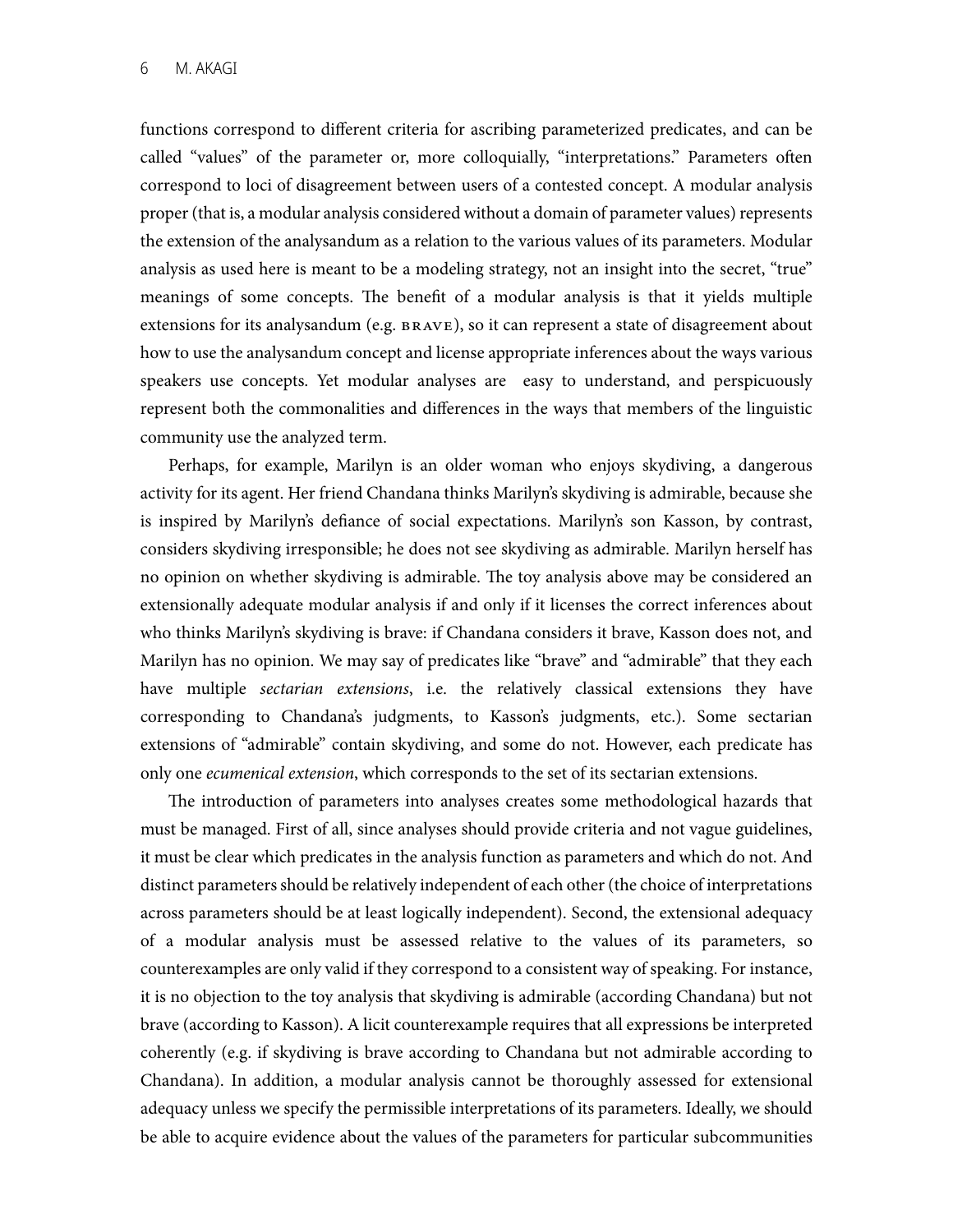of speakers (or contexts of use) independently of evidence about the usage of the analysandum. For example, in our toy scenario we determine whether Kasson sees skydiving as admirable and, independently, whether he sees it as brave. If we cannot gather independent evidence about the values of the parameters they are "free parameters," which permit a degree of ad-hocness. It is a virtue for analyses and other empirical formulae to have as few free parameters as possible.

## **4. The Sensitive Management Hypothesis**

 Modular analyses have the right form for modeling the extensions of contested concepts like cognition. Consensually cognitive phenomena should belong to every sectarian extension of cognition, controversially cognitive phenomena should belong to some but not all sectarian extensions, and consensually non-cognitive phenomena should belong to no sectarian extensions. I am only concerned to accommodate frst-order judgments of cognitive scientists (i.e. about which phenomena are cognitive), not higher-order judgments (i.e. general claims about what kind of thing cognition is). And unlike traditional Jackson-style analysis (Jackson, 1998), I ignore lay judgments. The test cases described in Section 2 reflect scientific judgments about cognition that are informed by the counterintuitive empirical fndings and theories of the last half-century. An analysis that is adequate to those test cases and others like them will refect an empirically-informed concept of COGNITION, not a pretheoretic one.

 I contend that the test cases described in Section 2 are correctly classifed by the sensitive management hypothesis (SMH), a modular analysis according to which, in a slogan, *cognition is the sensitive management of an agent's behavior*. More precisely, the sensitive management hypothesis is that

 A process φ is a cognitive process if and only if φ is a component process of a mechanism m, where:

- 1. m *belongs to an agent* a,
- 2. m is *sensitive to the circumstances* of a, and
- 3. m manages the *behavior* of a.

SMH contains three parameters: *BELONGING TO AN AGENT* (abbreviated as *AGENT*),  *sensitivity to circumstances* (*sensitivity*), and *behavior*. While some of these terms are neologisms, they each correspond to concepts that have received signifcant attention from philosophers of cognitive science. When the parameters are each assigned an interpretation, the analysis determines a sectarian extension. SMH is extensionally adequate only if, with different assignments of interpretations to these parameters, the sectarian extensions of this formula always include consensual cases of cognition, never include the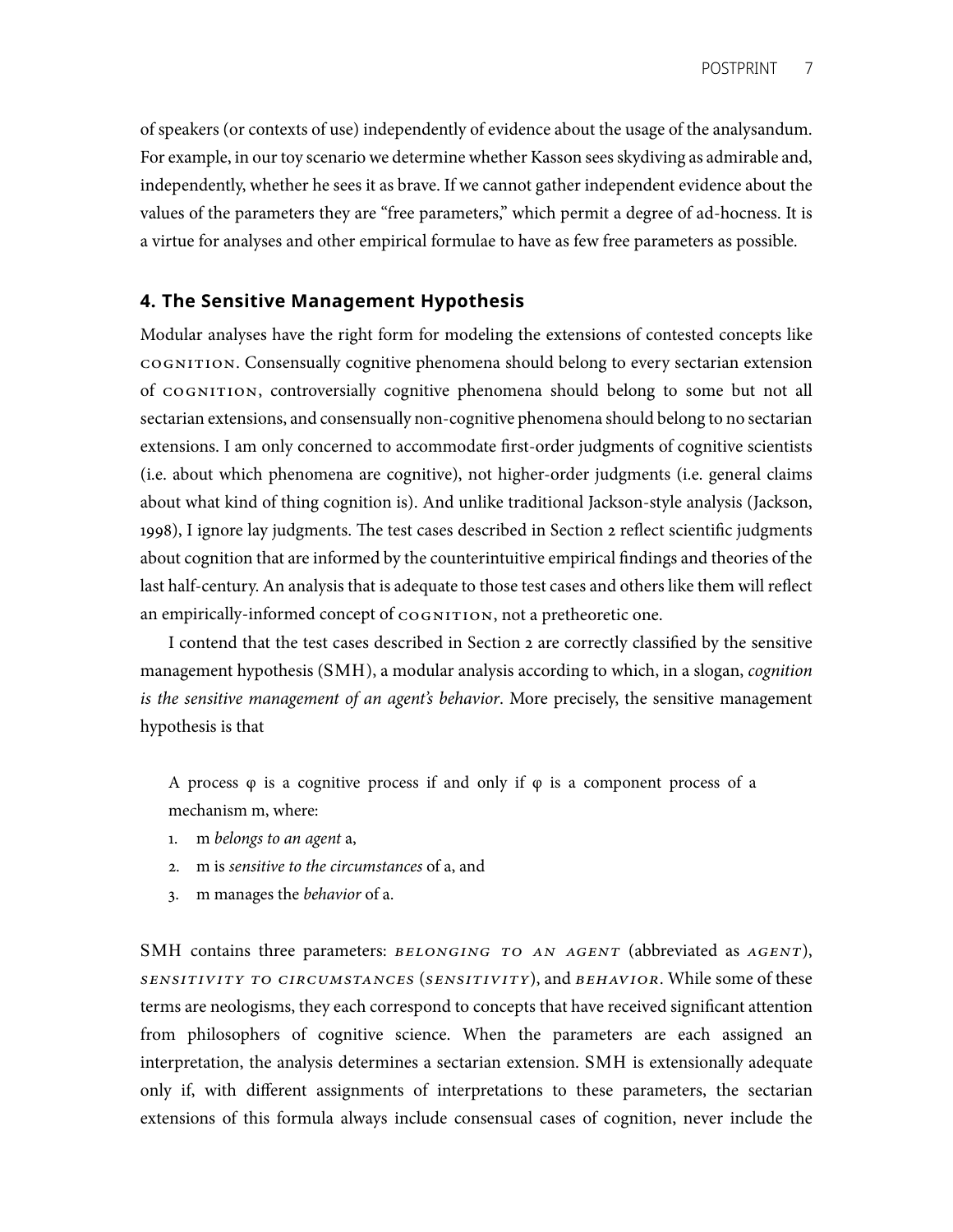consensual non-cases, and variously contain or exclude controversial cases like the six test cases described in Section 2. I will discuss the numbered conditions and their parameters in the next section; frst I will unpack some unparameterized features of SMH.

 SMH provides criteria for identifying cognitive processes, but can be used to defne a number of other specifc expressions. *Cognition* is the manifestation of a cognitive process. *Cognitive mechanisms* are mechanisms that satisfy conditions 1–3. *Cognitive states* are functional states of cognitive mechanisms. A *cognitive system* is an exhaustive collection of cognitive mechanisms belonging to a particular agent. *Cognitive behaviors* are behaviors that are managed by cognitive mechanisms. *Cognitive capacities* are capacities to exhibit cognitive behavior, or functional capacities of components of cognitive mechanisms, and so on. These formulations are consistent with the judgments of most cognitive scientists, e.g. that "cognition" does not refer to any behavior itself, but to the processes that produce it (Shapiro, 2013; Aizawa, 2017). It is sometimes suggested that some enactivists identify cognition with behavior, rather than with a precursor of behavior. However, even unorthodox judgments like this might be "cognitive processes."**<sup>5</sup>** And I expect that enactivists would accept that there are processes that explain cognitive behavior, though they will fnd them in unorthodox places—associated with non-animal agents, and often located outside of the bodies of those agents—or they might appeal to processes that are not straightforwardly decomposable or localizable. accommodated if "cognition" per se is identifed with what I call "cognitive behavior" instead of

 it may at frst appear. Of course, it is in line with some recent trends in the philosophy of science to understand some theories in the biological and behavioral sciences as concerned with mechanisms. The new mechanists (Machamer et al., 2000; Bechtel & Abrahamsen, 2005; Craver, 2007; Bechtel, 2008) claim that the main explanatory project of many special sciences is not to articulate universal, exceptionless natural laws, but to describe naturally-occurring structures mechanisms—that exhibit phenomena we want to explain. These mechanisms are typically understood as organized complexes of component parts and operations. I analyze cognition in terms of "mechanisms," but intend this term to be less freighted than

 Some argue that models in cognitive explanations are not mechanistic in this sense, despite the many similarities between cognitive models and mechanistic models in the biological sciences, because "the way in which [cognitive models] *correspond* to the underlying modeled (Silberstein & Chemero, 2013). I take it that these arguments are basically sound, but we lack a good word to refer to the truth-makers of the diverse sorts explanations found in cognitive system is far less straightforward" (Weiskopf, 2011, p. 332), or because some cognitive models do not derive their explanatory power from strategies of localization and decomposition

 **<sup>5</sup>** I'm not sure this is the correct reading—enactivists like Chemero, Noë, and Hutto and Myin seem to regard cognition as an interactive process of which behavior is a proper part rather than a causal consequence.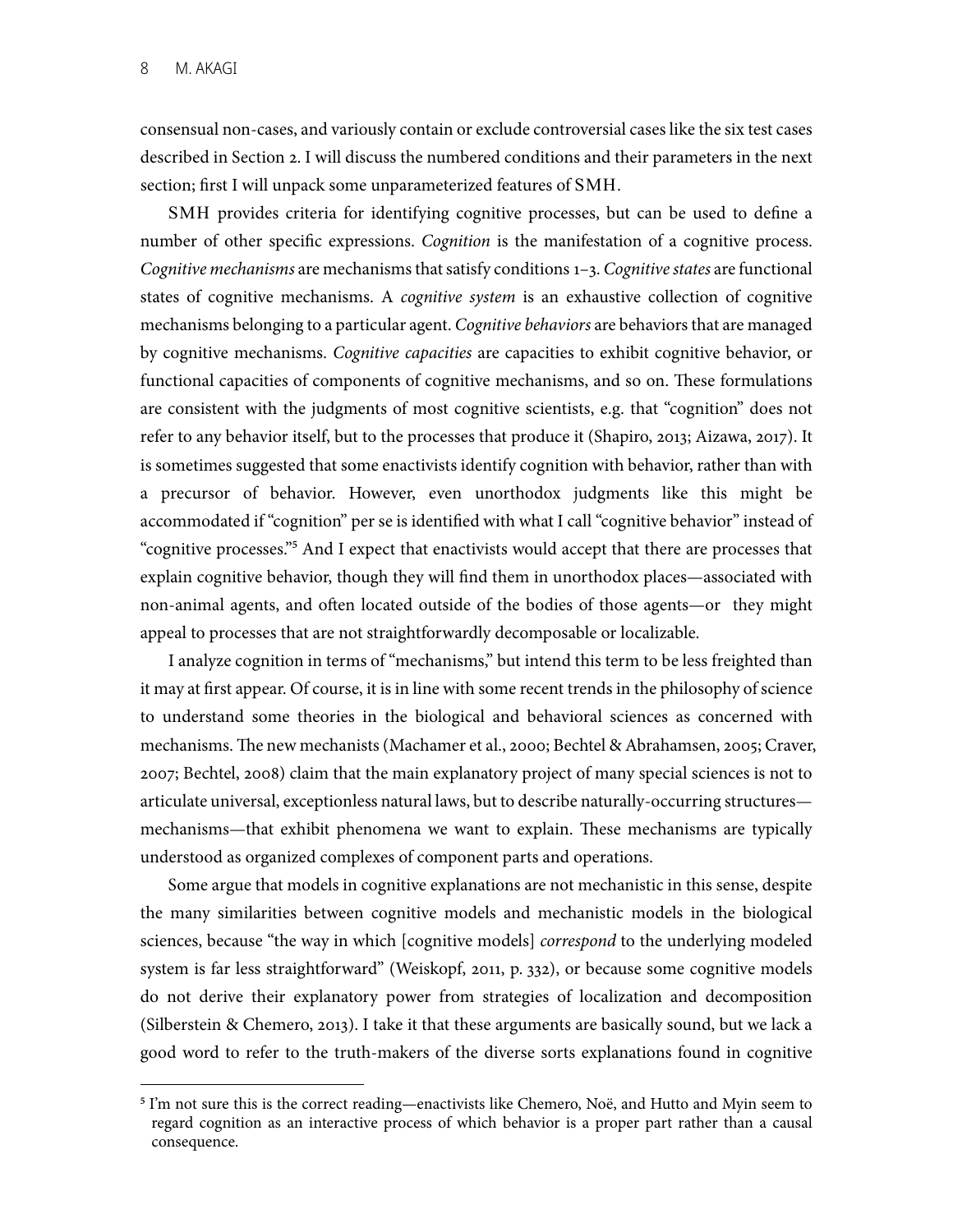scientists often use (and which had a life in the philosophical literature before the new mechanists; cf. Wakefeld, 1992; Cummins, 2000). So I propose to use the word "mechanism" here to refer indiscriminately to whatever is described by adequate explanations in cognitive science: biological mechanisms, generic mechanisms (Stinson, 2016), target structures of concrete instances of functional analyses (Cummins, 1975), complexes of organism capacities and Gibsonian invariants (Gibson, 1979), and so on. While this is a heterodox understanding of "mechanism," it is anodyne. Mechanisms will, in general, be structures that are organized such that they produce phenomena of interest, which in cognitive science are typically either certain 2000). But the components of mechanisms in this weak sense may be relatively abstract. The components of cognitive mechanisms might include representations, modules, network properties, perceivable invariants in an environment, or arbitrary realizers of a functional role. The organization of mechanisms is often represented by graphs (see Danks, 2014), but can be specifed more or less completely by equations or by description. Of course some cognitive models are phenomenal, not mechanistic (Craver, 2006; Hochstein, 2012), but even phenomenal models describe phenomena for which mechanisms in this thin sense are science—unless that word is, confusingly, "mechanism," which is the word that cognitive adequate Weiskopf-style cognitive models, network dynamics (Silberstein & Chemero, 2013), capacities of agents or context-sensitive variations in behavior (i.e. "effects"; see Cummins, presumably responsible.

 At any rate, "mechanism" is not a parameter in SMH. Disagreement about the nature of mechanisms is primarily disagreement among philosophers about what scientifc practice is or should be, not disagreement between cognitive scientists about the merits of particular research programs. The existing practice and research goals of scientists are the standards against which various accounts of mechanism are judged (see e.g. Chirimuuta, 2014; Ross, 2015). At any rate, with different judgments concerning the extension of COGNITION. More expressions could be parameterized on a fner-grained view that aimed to articulate points of controversy beyond those of the border wars, but since explanatory power is inter alia a result of effective parameter reduction, I limit the number of parameters to the three I describe below. I am not convinced that differing interpretations of "mechanism" in the above sense correlate

#### **5. Reproducing Expert Disagreement with Parametric Variation**

 Since a modular analysis cannot be evaluated without a domain of parameters, I will describe several values for each parameter, describing how they can be manipulated in order to selectively include or exclude various controversial cases, while consistently including paradigmatic cases and excluding non-cases. In principle, an interpretation is licit so long as it corresponds to a scientifcally legitimized way of thinking about cognitive processes (for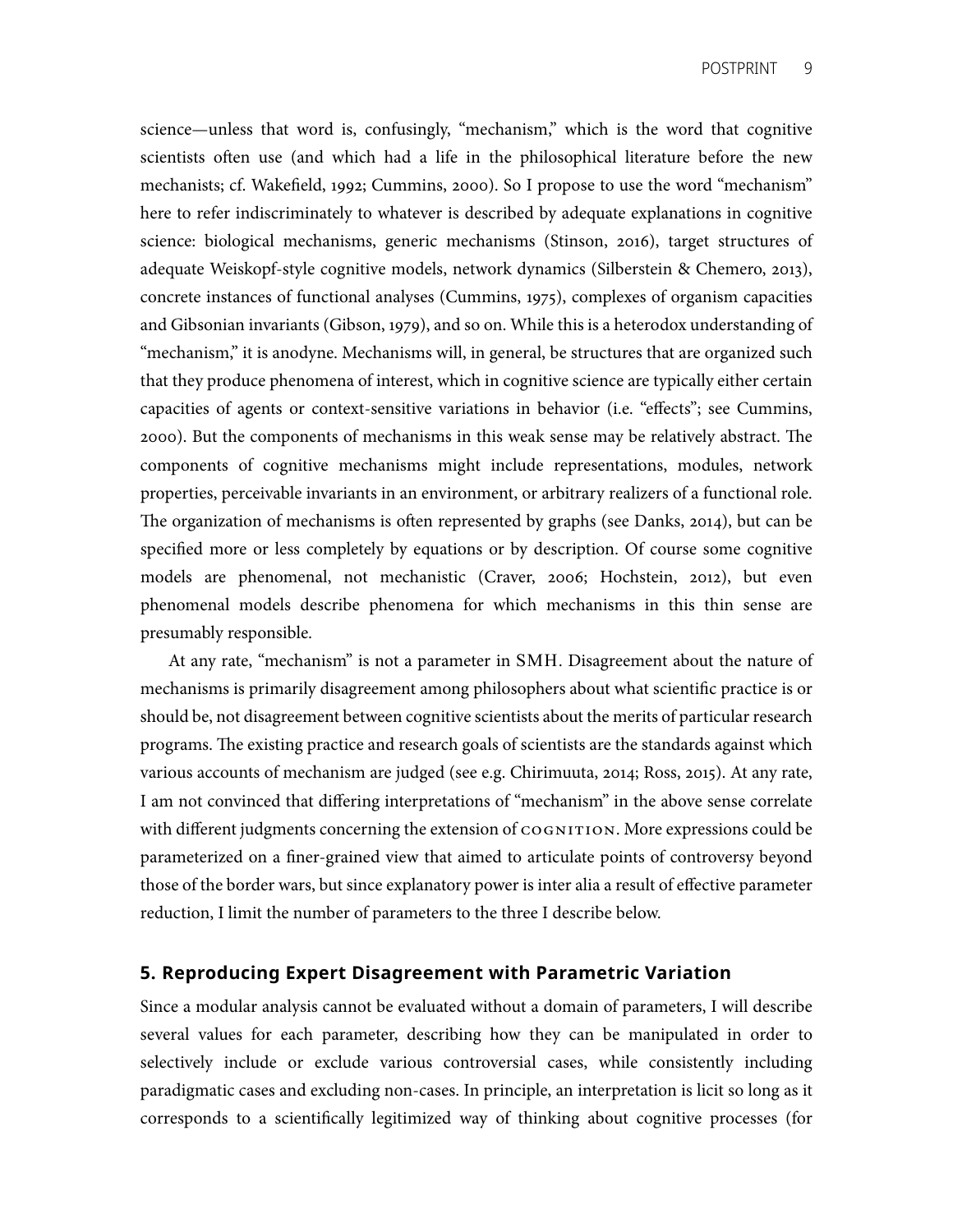Table 1: Selected interpretations for parameters of SMH.

| <b>Parameter value</b>         | Gloss                                                                 |  |
|--------------------------------|-----------------------------------------------------------------------|--|
| $AGENT_{\alpha}$               | A mechanism belongs to an agent only if it is part of the body of a   |  |
|                                | biological organism.                                                  |  |
| $AGENT\beta$                   | A mechanism belongs to an agent if and only if it regularly and       |  |
|                                | reliably promotes the goals of a biological organism.                 |  |
| $AGENT\gamma$                  | A mechanism belongs to an agent if and only if it regularly and       |  |
|                                | reliably promotes the goals of a goal-apt system.                     |  |
| SENSITIVITY <sub>a</sub>       | A mechanism is sensitive to an agent's circumstances only if          |  |
|                                | represents some of those circumstances and the representational       |  |
|                                | content is non-derived.                                               |  |
| SENSITIVITY <sub>ß</sub>       | A mechanism is sensitive to an agent's circumstances only if          |  |
|                                | represents some of those circumstances.                               |  |
| <b>SENSITIVITY<sub>V</sub></b> | A mechanism is sensitive to an agent's circumstances if it functions  |  |
|                                | to transform information about the agent's circumstances.             |  |
| BEHAVIOR <sub>α</sub>          | A performance is a behavior only if it is an observable moving of the |  |
|                                | body.                                                                 |  |
| BEHAVIOR <sub>β</sub>          | A performance is a behavior only if it is an observable moving of the |  |
|                                | body or it is a tropism.                                              |  |
| BEHAVIOR <sub>γ</sub>          | A performance is a behavior only if it is an observable moving of the |  |
|                                | body or it is a taxis.                                                |  |

 instance, one exhibited in published literature by cognitive scientists). I cannot describe an interpretations for each parameter, assuming for the sake of illustration that no other interpretations are permissible. This little fiction will allow me to illustrate the flavor of SMH as a modular analysis. The interpretations I describe are sufficiently varied to account for the test cases in Section 2. I submit that correct classifcation of the test cases is good, though defeasible, evidence for the adequacy of SMH as an analysis proper, which may be supplemented by subtler interpretations. For each parameter I will begin by considering relatively restrictive interpretations, discussing more liberal interpretations in turn. The interpretations are summarized in Table 1. exhaustive list of licit values for the parameters here, so I will enumerate only three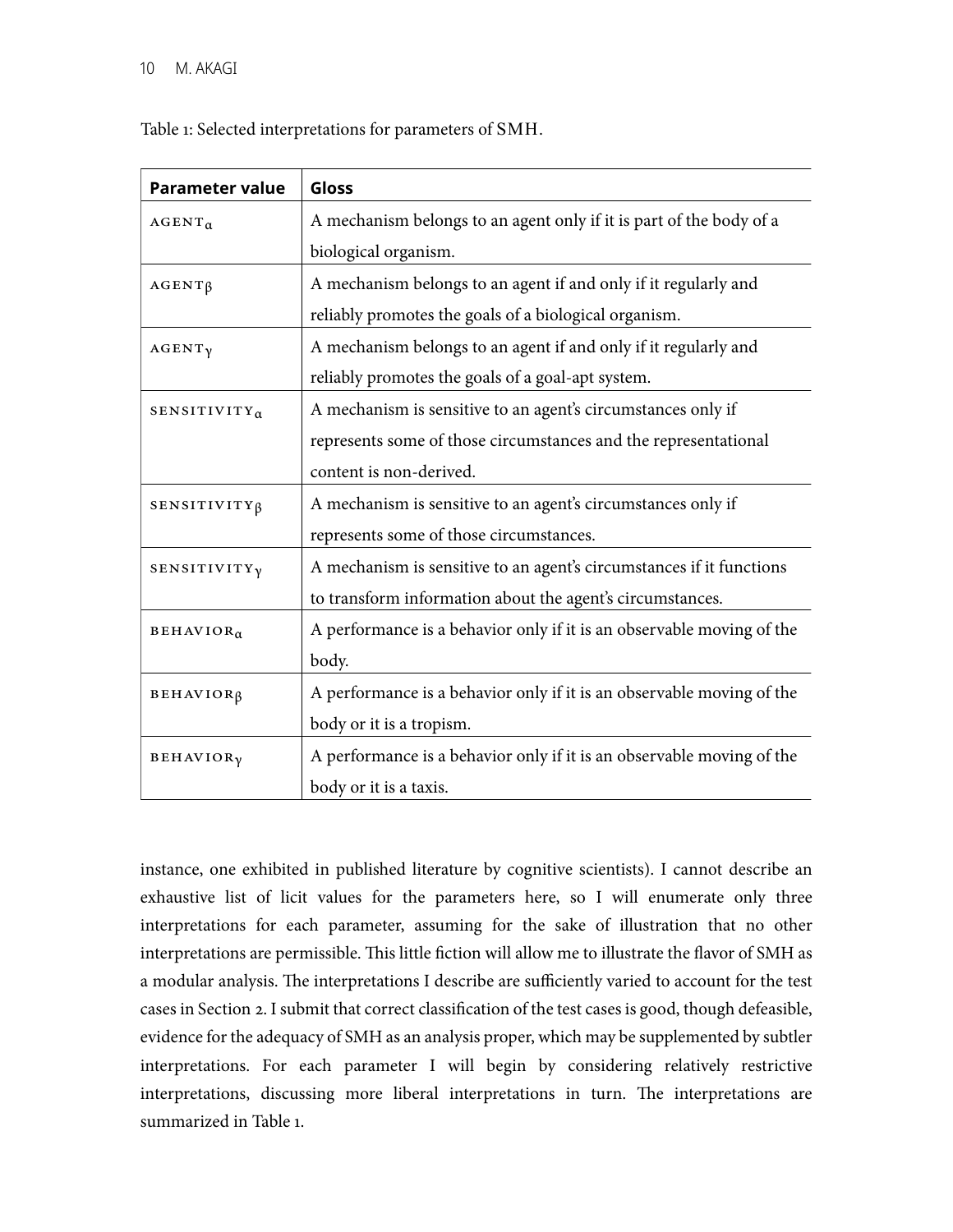#### *5.1. Belonging to an Agent*

 Most parties to the border wars seem to agree that it is objectionable to ascribe "un-owned" though Rowlands is unusual in discussing the details of "belonging" to a subject at length (2010, Ch. 6). Rupert calls the owner or container of a cognitive process a "cognitive system." Rowlands calls it a "representational subject." Let us call that critter, whatever it is, a "cognitive agent" or cognitive processes (Adams & Aizawa, 2001; Rupert, 2009; Clark, 2010a; Rowlands, 2010), "agent."**<sup>6</sup>**

 Cognitive agents in this sense need not be the "organisms" of biological theory, though paradigmatic cognitive mechanisms like those in the brain are parts of biological organisms. So only if it is a nondetached part of the body of a biological organism. (The requirement that such parts be nondetached excludes e.g. secretions and body parts that have been shed, e.g. hairs, feathers, skin, shells.) Now, Otto is a biological organism, but SMH countenances Otto's extended memory only if (parts of) his notebook can be considered cognitive mechanisms for him. Otto's notebook is not a nondetached part of his body, since the notebook is separable from him and is sometimes physically distant (presumably he bathes without it). So the Ottonotebook system does not belong to the extension of  $_{\tt AGENT_{\alpha}}$ . On a second interpretation of *AGENT* (AGENT<sub>β</sub>), a mechanism belongs to an agent if and only if it regularly and reliably promotes the goals of a biological organism. Since Otto's notebook helps him to navigate to his let us say that on one interpretation of  $AGENT$  ( $AGENT<sub>a</sub>$ ), a mechanism belongs to an agent desired destination, it can belong to him in the sense required by  $AGENT\beta$ .

 A more liberal interpretation of *agent* might allow that an agent be any goal-apt system: any critter to which we attribute goals, such as survival and reproduction, or perhaps other goals such as constructing shelter, mauling yonder antelope, or following an experimenter's instructions. Anything to which we can apply Dennett's (1987) intentional stance is an agent in this sense. Let a mechanism belong to an agent in the sense of  $\text{AGENT}_\gamma$  if and only if it regularly and reliably promotes the goals of a goal-apt system. Hutchins' ship may count as an agent $_{\gamma}$ , so long as we attribute goals to it like traveling safely to its destination. And the navigation team— along with their equipment and procedures—are parts of a mechanism that promotes this goal. Similarly, Herbert possesses mechanisms that promote its goals, such as avoiding collisions and appropriating soda cans. This third interpretation respects the judgments of those who, like Fred Adams and Rebecca Garrison, deny that Herbert is a cognitive system on the ground that while Herbert appears to be goal-directed, it does not really have goals of its own; Herbert's apparent goals are really the goals of Herbert's creators (2013, pp. 342, 347f.). If Herbert has no genuine goals, it is not an agent<sub>y</sub> and therefore possesses no mechanisms that satisfy SMH.

 **<sup>6</sup>** For suggesting this term, I thank many colleagues including Joshua Shepherd, Samuel Asarnow, Peter Aronoff, and Lewis Powell.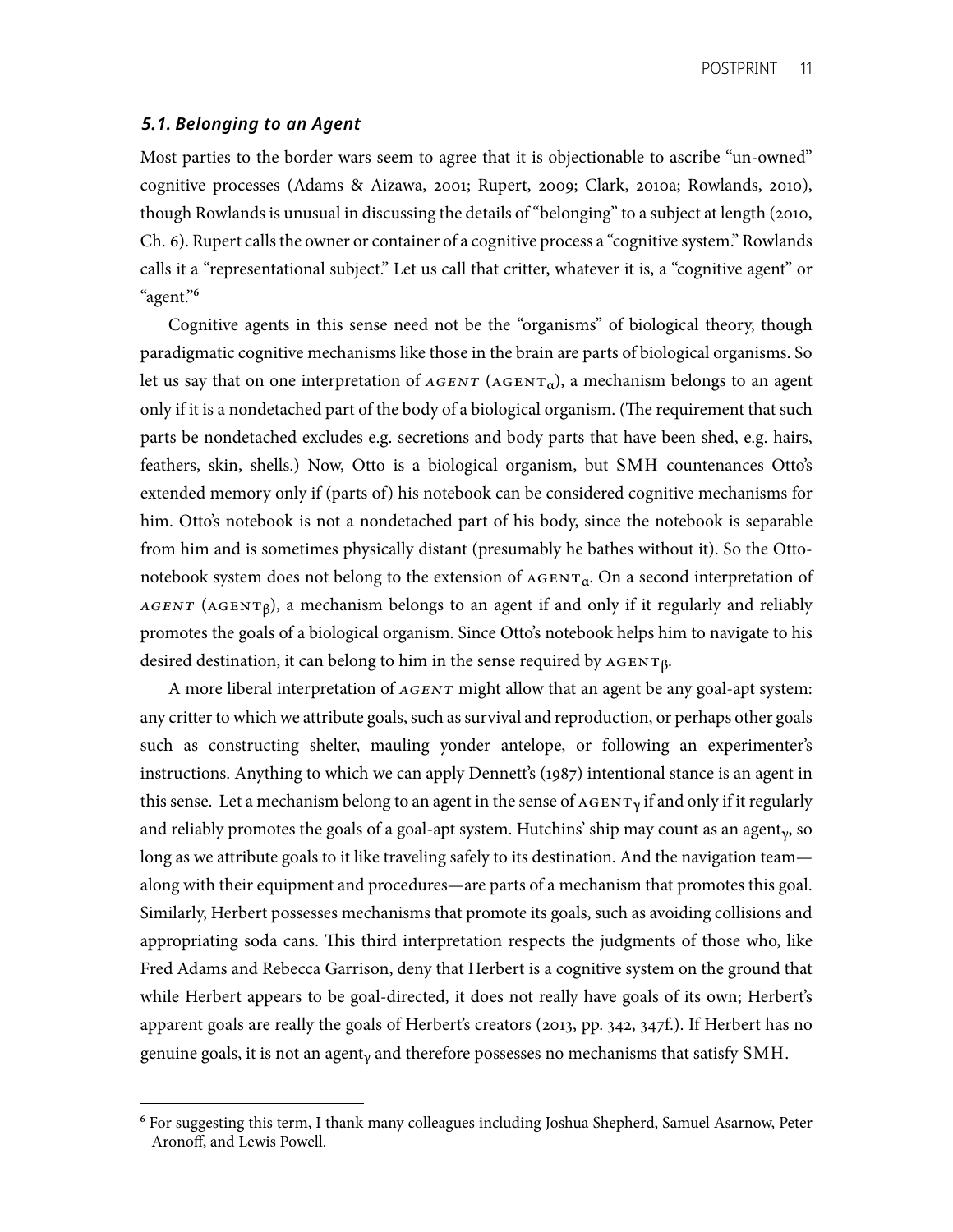Since navigation teams, Otto's notebook, and Herbert's robotic gizmos are each included in some but not all of these interpretations (α–γ) of *belonging to an agent*, they are controversial cases of things that belong to an agent. The face-recognizing mechanism in cortex, however, consensually belongs to an agent. It is part of the body of a biological organism, it promotes the goals of a biological organism, and it promotes the goals of a goal-apt system (i.e. the sun is not a biological individual nor a goal-apt system that possesses mechanisms. Similarly, by interpreting the other parameters of the sensitive management hypothesis, we can account for the variation in expert judgment about the other test cases. a person). By contrast, consensually non-cognitive systems are excluded. A rock warming in

#### *5.2. Sensitivity to Circumstances*

 Cognitive mechanisms must be sensitive to the circumstances of an agent. I do not intend *sensitivity* to be understood in the sense generally meant by epistemologists (e.g. Nozick, 1981), but in the sense that (assuming normal operation) the mechanism's functional states depend causally on selected states of affairs, perhaps imperfectly, but with non-accidental reliability. The language of "sensitivity" is intended to include accounts that rely on some notion of representation, as well as accounts that deny that "representation" so-called is necessary for accounts acknowledge that cognition involves sensitivity to an agent's circumstances; they always happily called "representation." Appeal to representation and its analogues is the most common strategy for adjudicating border war disputes, and the variable interpretations of the *sensitivity* parameter are meant to subsume most disagreements that turn on such appeals (though of course there are more, and more subtle, extant interpretations than I will discuss). cognition (e.g. Chemero, 2009; van Gelder, 1995; Brooks, 1991). Even anti-representational simply deny that the forms of sensitivity we discover when we examine cognitive systems are

 "Circumstances" here refers to states of affairs that bear on an agent's goals, either by being modulate its behavior according to them in order to pursue its goals. Agents are generally sensitive only to a proper subset of their circumstances (cf. Millikan, 2017, pp. 146f. on the relativity of signs). Sensitivity is paradigmatically achieved through perceptual, interoceptive, or inferential processes, though other kinds of processes may also exhibit sensitivity to modulated distally according to such sensitivities. For example, "place cells" in parahippocampal cortex respond differentially to an agent's position in space (O'Keefe & Dostrovsky, 1971), though they are rarely reckoned to be part of a perceptual system in the way that cells in visual cortex are. Nevertheless, their activity is sensitive to the agent's circumstances. This sensitivity is of course mediated by the connections between place cells and other brain consistent with those goals, inconsistent with those goals, or by being such that an agent must circumstances. It is sufficient for condition (2) of SMH that a mechanism's operation be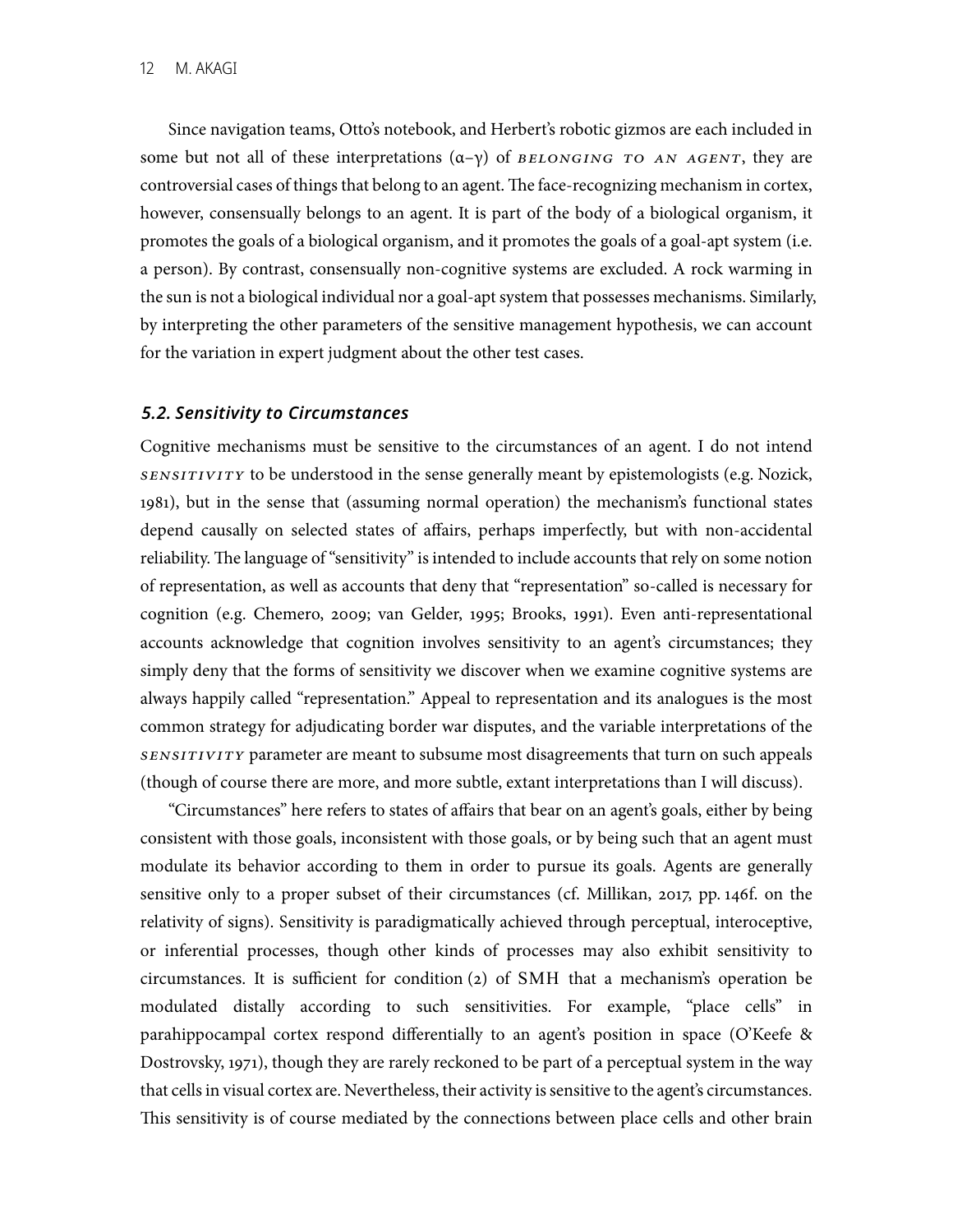regions (just as, for example, a neuron can have a "receptive feld" in virtue of mediated causal dependency).

The most traditional understanding of *SENSITIVITY TO CIRCUMSTANCES* is that a mechanism is sensitive to an agent's circumstances only if it *represents* those circumstances, whatever "represents" means. For example, consider the role of cortical areas in visual face- recognition. Since patterns of neural activity are thought to be involved in facial recognition, brain areas (like right fusiform gyrus) are often said to represent faces (Kanwisher [2010], for example, uses representational language freely). Natural representations typically involve manipulations of a representing medium with functional signifcance in a mechanism—e.g. a pattern of neural activity—where different states of the medium track differences in the representand—e.g. visually distinct faces.

 Activity in the fusiform gyrus is furthermore taken to be a case of representation with "intrinsic" or "non-derived" content—the sort of content had by mental representations but not by conventional representations like maps or printed words. Representations with merely derived content are often supposed to have content in virtue of their relations to representations with non-derived content, like mental representations. The stipulation that cognitive sensitivity be cashed out in terms of representations with non-derived content is controversial, but nevertheless fgures in many accounts of cognitive representation (e.g. Searle, 1980; Adams & Aizawa, 2001; Rowlands, 2010). So we have our frst interpretation of the parameter, sensitivityα: a mechanism is sensitive to an agent's circumstances only if represents some of those circumstances, and the representational content is non-derived. Representations in cortical face-recognizing mechanisms satisfy this requirement.

The writing in Otto's notebook does not have non-derived content. Defenders of extended with non-derived content, and they tend to be suspicious of the very notion (e.g. Clark, 2005). Andy Clark and David Chalmers claim that Otto's mnemonic mechanisms are realized in part by the state of his notebook, which is understood to have merely derived content. By denying that cognitive representations must have non-derived content, Clark and Chalmers make space in their conception of cognition for Otto's notebook to serve as part of a cognitive mechanism. Likewise, Hutchins' maritime navigators rely on representations with derived content, such as charts. Let us capture this more liberal perspective with a second interpretation of the parameter (SENSITIVITY $\beta$ ): a mechanism is sensitive to an agent's circumstances only if it represents some of those circumstances (where the representational content may be derived or noncognition usually deny that cognitive sensitivity must be understood in terms of representations derived).

 On a third interpretation of *sensitivity* (sensitivityγ), a mechanism is sensitive to an agent's circumstances if it functions to transform information about an agent's circumstances, even if it has no representing medium. Since I'm not defending a specifc account of sensitivity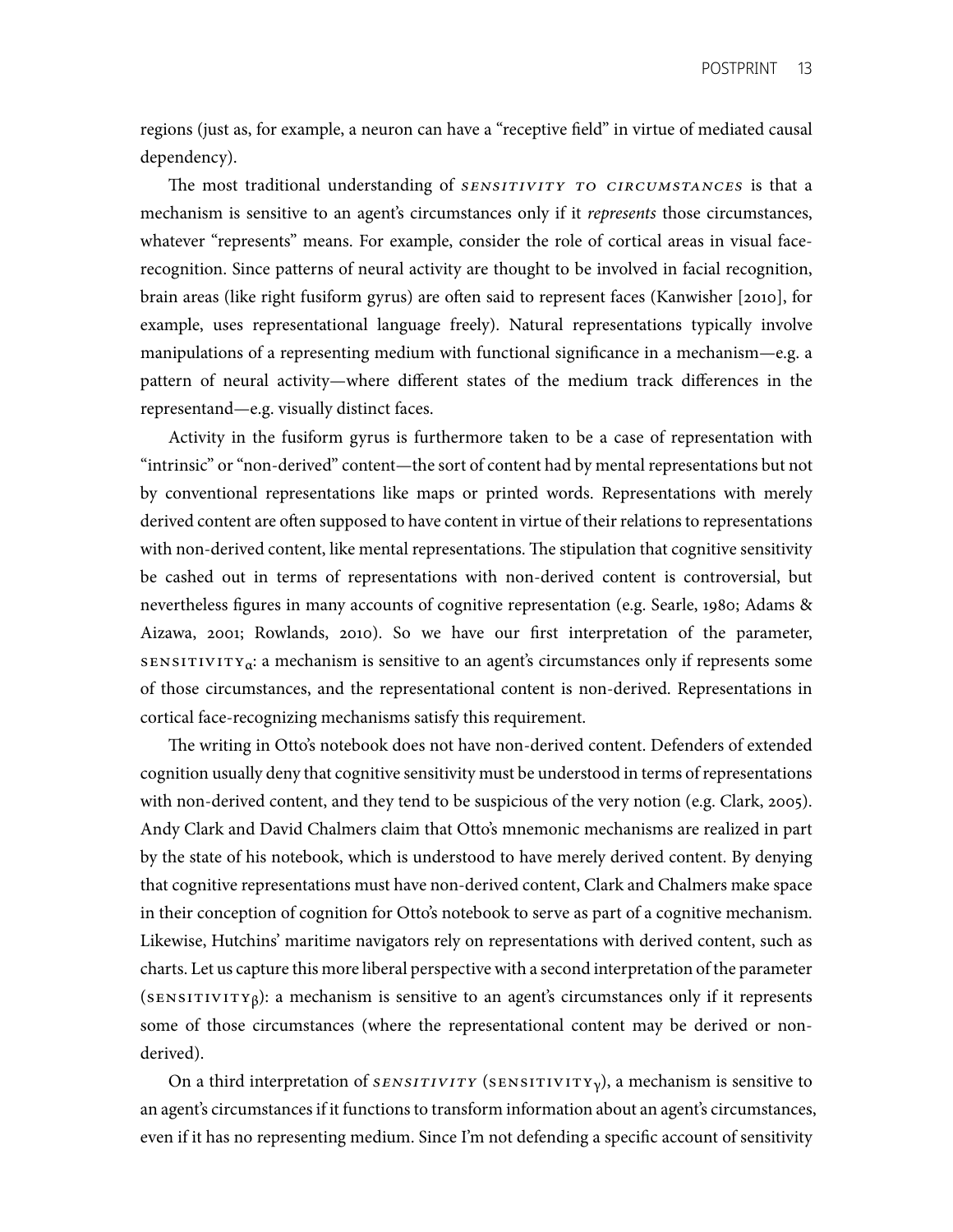Millikan's [2017] natural information). Let us say that tracheal tubes in crickets satisfy conspecific mating calls. Likewise, Herbert's mechanisms satisfy  $s$ ENSITIVITY<sub>Y</sub>. Many would be uncomfortable calling such sensitivity representational (e.g. William Ramsey 2007), since most physiological processes might exhibit sensitivity in this sense. Even so, no features of stones and stream beds meet this permissive criterion, since stones and stream beds lack goals and therefore circumstances. I don't wish to favor any particular information concept (e.g. Shannon [1948] information;  $s$  is sensitivity since they modify sound waves so as to emphasize the egocentric direction of

 Each of these interpretations of the *sensitivity* parameter corresponds to avowed commitments of various researchers. The variation in researcher commitments about sensitivity mirrors complementary variations in researcher commitments about which phenomena are cognitive. Neural representations of faces satisfy all these interpretations. They satisfy the analyses of sensitivity<sub>α</sub> and sensitivity<sub>β</sub> because they are ex hypothesi representations with non-derived content. And they are sensitive<sub>y</sub> because they are part of a mechanism that enables people to satisfy a goal: recognizing individual conspecifcs. However, as I argued, several of our controversial cases satisfy some but not all of these interpretations, and our consensual non-cases of cognition do not satisfy even the most liberal interpretation.

If SMH is an adequate ecumenical analysis of COGNITION, then this is precisely the relationship we should expect. It illustrates the relationship that parameterized terms (like variation in interpretations of the *SENSITIVITY* parameter incorporates variation in scientists' representation (or near-relatives) are necessary for cognition. Thus the *SENSITIVITY*  parameter corresponds to a well-established strategy for adjudicating disagreements about the *sensitivity*) have to variations in willingness to ascribe cognition. Furthermore, commitments about whether cognition is representational, and which varieties of extension of COGNITION.

#### *5.3. Managing Behavior*

 Finally, cognitive mechanisms must manage the behavior of agents. A mechanism "manages" behavior just in case a pattern of behavior—i.e. certain behavior-types in some circumstances and distinct behavior-types in other circumstances—depends causally on the mechanism's functional state, assuming normal operation (the circumstances in question being the same circumstances to which cognitive mechanisms are sensitive).<sup>7</sup> The management of behavior by cognitive mechanisms should be relatively causally specifc (Woodward, 2010; Haueis, 2018;

 **<sup>7</sup>** I use the awkward language of causal dependence in order to allow for the Dretskean view that system- internal "causes of behavior" are in fact parts of the behavior—which is a process—rather than events that are causes of bodily motions called "behavior" (Dretske, 1988).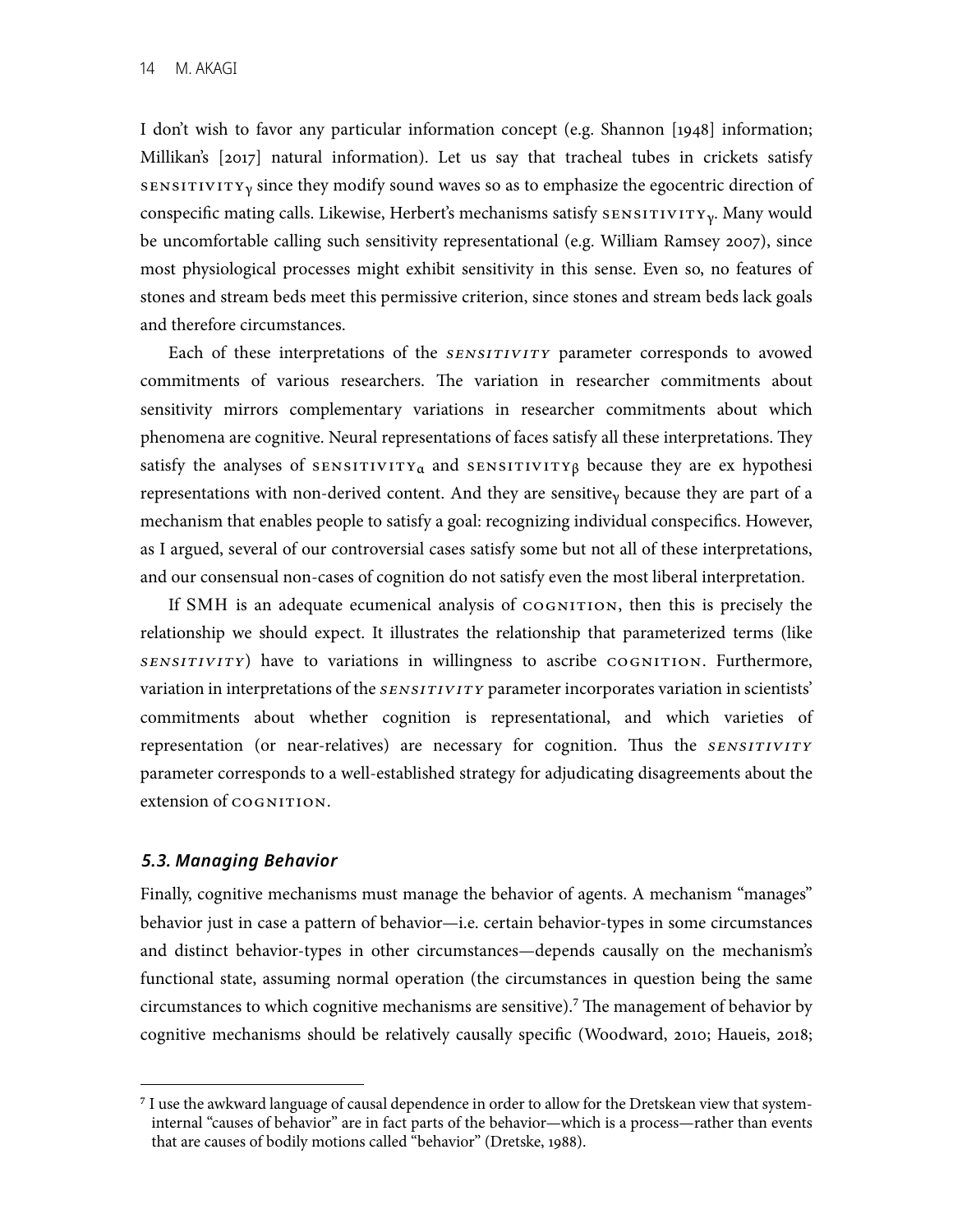though a causal specifcity requirement means little without a way of individuating behavior- types). Path integration in desert ants is a cognitive phenomenon in which the ant's locomotion is managed. Some locomotive movements are caused rather than others, and the difference is ascribable to the ant's circumstances (e.g. its destination being at such-and-such a bearing). By contrast, causing an irregular muscle spasm is a poor candidate for the management of behavior if it cannot be explained by appeal to any adaptive character.

The behavior condition of SMH allows for mediated management of behavior, just as the sensitivity condition allows for mediated sensitivity to circumstances. So the on-line control of grasping movements (e.g. Jeannerod, 1984) is the management of behavior, and face- recognition mechanisms also manage behavior since the recognition of a face (e.g. as Sanna's rather than Christy's) has effects that, in some situations, manifest as differences in behavior (e.g. uttering "Hi, Sanna," instead of "Hi, Christy").

 In much cognitive science, a mechanism's relation to behavior is an object of attention less ofen than its sensitivity. Nevertheless, such a connection is presumed for any putatively it is not a cognitive process (this requirement echoes "consumer-based" accounts of representation, e.g. Millikan, 1984). For example, consider a honeybee hive construed as a cognitive agent (a goal-apt system per  $AGENT<sub>y</sub>$ ). It was controversial for some time whether foraging honeybees are guided by the waggle dances of their sisters (Munz, 2005). Despite robust correlations between the properties of bee dances and the location of a food source relative to the hive, it was not always clear that witnessing a waggle dance affected the subsequent behavior of foragers. If it had turned out that the dances did not affect the behavior of other bees, I submit that cognitive scientists would resist the claim that waggle dances are cognitive mechanisms for honeybee hives (although the dances are still behaviors of individual bees). Rather, the dances would merely be fascinating performances that served no function in the life of the hive. To take another example, Susan Goldin-Meadow argues that gesturing can improve learning and thinking (Goldin-Meadow & Wagner, 2005). Her evidence is ofen cited by proponents of embodied cognition, some of whom claim that physical gesturing is itself a part of a cognitive mechanism—not only a behavior. This is because gesturing manages the successful performance of other behaviors, e.g. the performance of memory tasks or the acquisition of new skills. Thus, some external performances are parts of cognitive mechanisms since they manage other behaviors (Goldin-Meadow, 2005; Clark, 2007). cognitive process, and the discovery that a process has no effect on behavior would entail that

 Although psychology is said to be the scientifc study of behavior, explicit criteria for counting a performance as a behavior are rarely discussed. There is an ample literature distinguishing intentional action from mere behavior, but little extant discussion of what distinguishes behavior from other performances of agents, or of how behavior-types should be individuated (a notable exception is Dretske [1988], who argues convincingly that behavior is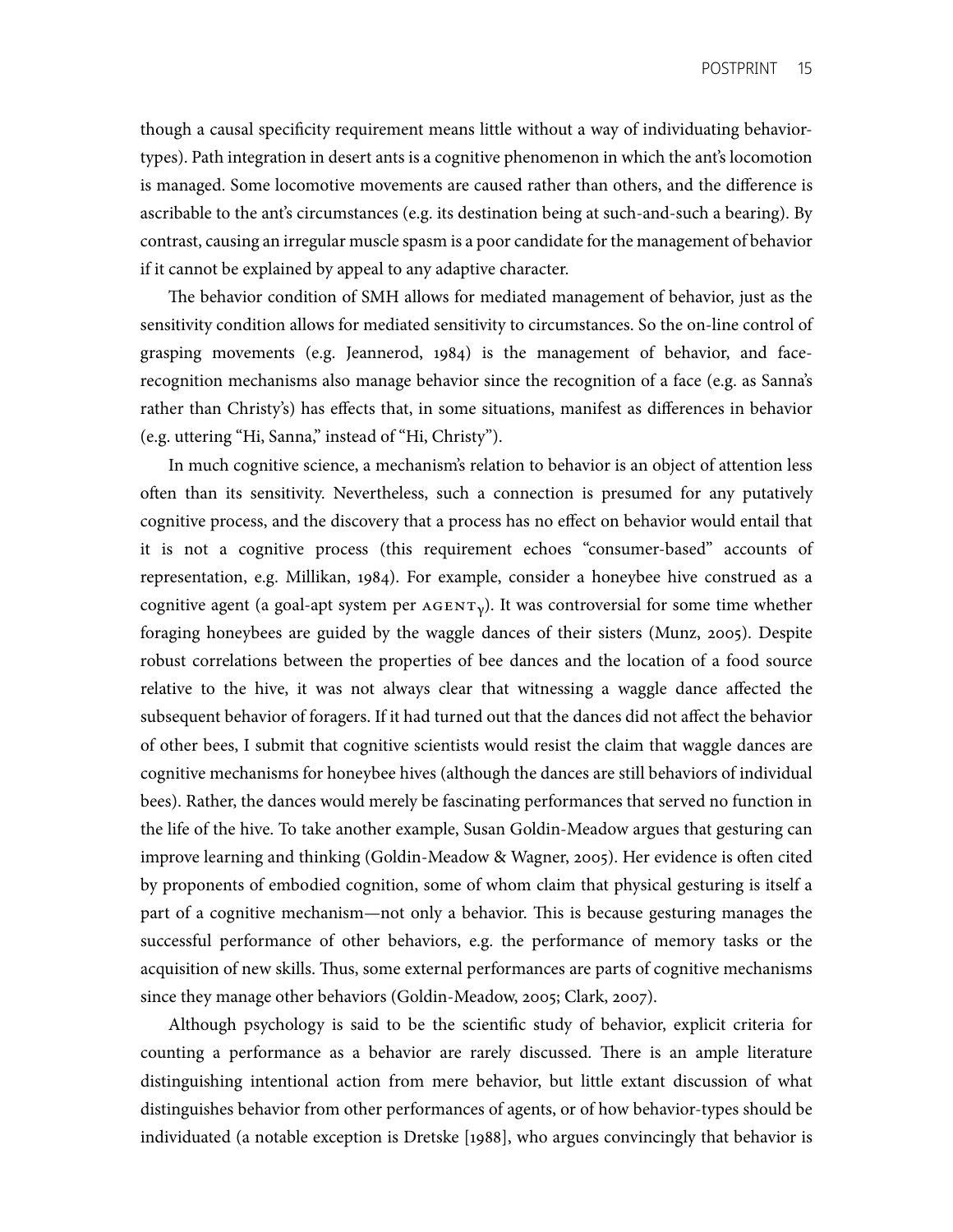but pumping blood and healing damaged tissue are generally not regarded as behavior (at least not as the behavior of agents rather than of their parts, or at least not by cognitive scientists the endogenous causing of e.g. bodily movement, rather than endogenously caused bodily movement). Self-motion (e.g. walking but not being pushed) is generally regarded as behavior, rather than biologists).

 Since the extant discussion is limited, I will describe three fat-footed interpretations of According to  $\texttt{BEHAVIOR}_{\alpha}$  a performance counts as behavior only if it is an observable moving of the body, where by "observable" I mean that the movement is of the body's surfaces (so changes of heart rate are excluded), it is macroscopic, and it occurs on roughly animal-like time scales (so slower processes like growth are excluded).  $B E H A V I O R_{\alpha}$  captures the common and robots like Herbert. Our paradigmatically cognitive cases also involve the management of behavior<sub>a</sub>. My recognition of Sanna's face in virtue of cortical activity is a cognitive process, since linguistic performances—e.g. saying "Hi, Sanna,"—are observable movings of the body that are managed in part by face recognition mechanisms. Likewise, a typical human's navigation of a city is an observable moving of the body. *behavior* designed to mirror rather than rationalize common patterns of judgment. judgments that microbes and plants do not behave, except perhaps dramatic plant performances like those characteristic of a Venus fytrap. But animals behave, as do naval vessels

The extension of  $B E H A V I O R_{\alpha}$  is a proper subset of the extensions of the other two interpretations. According to  $B$   $B$   $H$   $A$  $V$  $I$  or  $R$   $\beta$  a performance is behavior only if it is an observable moving of the body or it is a tropism. On this interpretation, plant phototropism counts as performances as behavior (e.g. presumably contributors to the journal *Plant Signaling & Behavior*, established in 2006). Calvo (Calvo Garzón, 2007; Calvo Garzón & Keijzer, 2011) freely characterizes certain plant performances as behaviors, but offers no explicit criterion distinguishing behaviors from non-behavioral performances. He does offer a representation- in-absence criterion for distinguishing "cognitive" behavior from "reactive" behavior (2007, p. 210), but this seems to be a requirement on what I call "sensitivity," rather than a criterion for behavior. This interpretation mirrors the judgments of those who characterize some plant distinguishing behaviors from non-behaviors.

Evan Thompson and others (Lyon, 2006; van Duijn et al., 2006; Thompson, 2010) have suggested that all (or almost all) living organisms have cognitive processes, so they must consider at least some microbial performances to be behavior. According to  $B$ EHAVIOR<sub>Y</sub> a performance is behavior only if it is an observable moving of the body or it is a taxis at any time-and length-scale. On this interpretation, bacterial magnetotaxis counts as behavior.

 Bacterial magnetotaxis and plant phototropism fall in the gap between the extensions of the more conservative  $B E H A V I O R_{\alpha}$  and the more liberal extensions of  $B E H A V I O R_{\beta-\gamma}$ , which is appropriate for controversial cases of cognition. This set of three interpretations for *BEHAVIOR*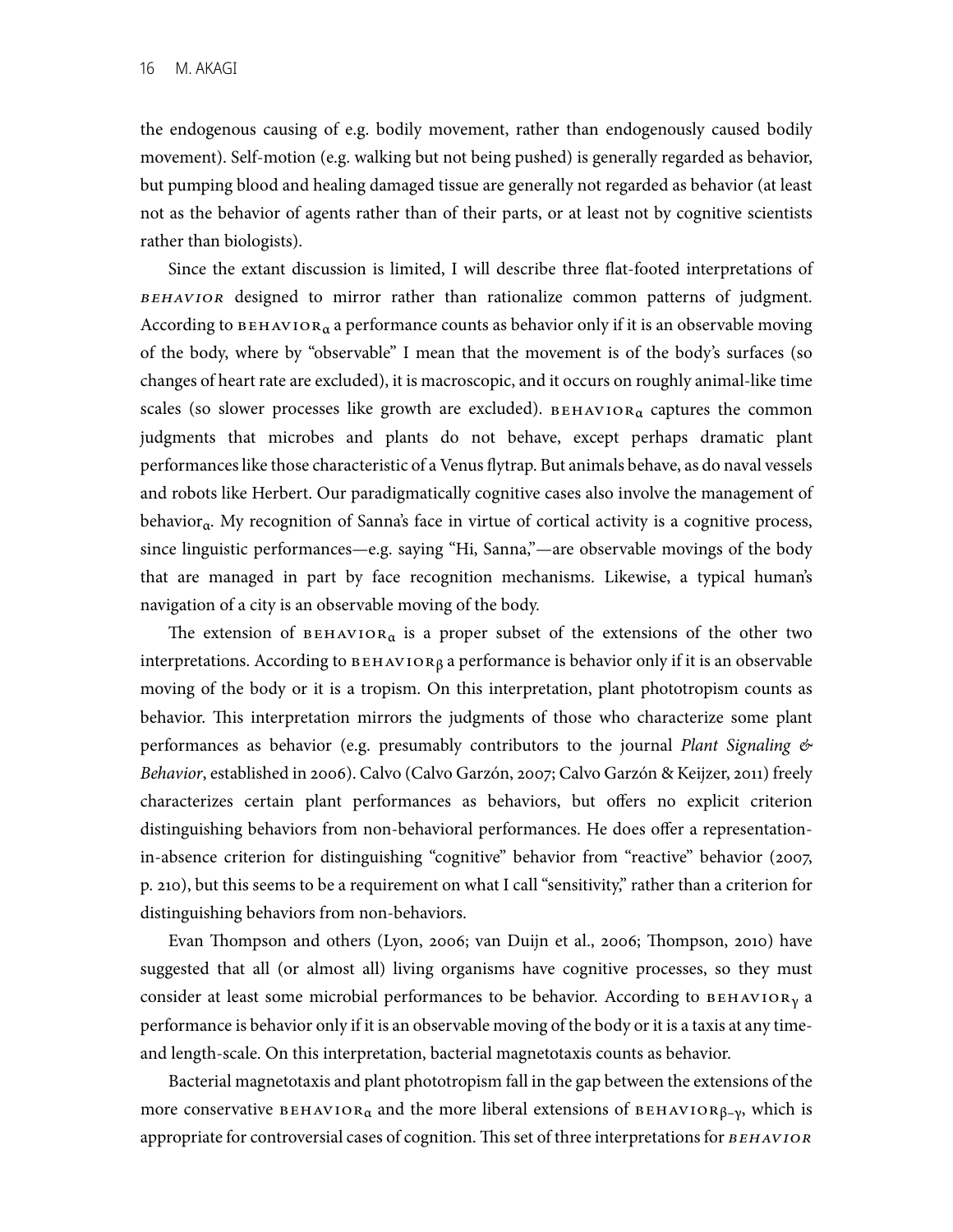| <b>Interpretations of parameters:</b> | <b>Sectarian extension of COGNITION includes:</b> |
|---------------------------------------|---------------------------------------------------|
| $AGENT_{\alpha}$                      | face-recognition in typical humans                |
| SENSITIVITY <sub>a</sub>              | urban navigation in typical humans                |
| BEHAVIOR <sub>a</sub>                 |                                                   |
| $AGENT\beta$                          | face-recognition in typical humans                |
| SENSITIVITY <sub>ß</sub>              | urban navigation in typical humans                |
| $\texttt{BEHAVIOR}_\alpha$            | extended cognition in Otto-notebook system        |
| $AGENT_{\alpha}$                      | face-recognition in typical humans                |
| SENSITIVITY <sub>y</sub>              | urban navigation in typical humans                |
| <b>BEHAVIOR</b> <sub>a</sub>          | embodied audition in crickets                     |
| $AGENT\gamma$                         | face-recognition in typical humans                |
| SENSITIVITY <sub>ß</sub>              | urban navigation in typical humans                |
| BEHAVIOR <sub>a</sub>                 | robot cognition in Herbert                        |
|                                       | extended cognition in Otto-notebook system        |
| $AGENT\beta$                          | face-recognition in typical humans                |
| SENSITIVITY <sub>y</sub>              | urban navigation in typical humans                |
| BEHAVIOR <sub>a</sub>                 | extended cognition in Otto-notebook system        |
|                                       | embodied audition in crickets                     |
| $AGENT_{\alpha}$                      | face-recognition in typical humans                |
| <b>SENSITIVITY<sub>V</sub></b>        | urban navigation in typical humans                |
| BEHAVIOR <sub>B</sub>                 | extended cognition in Otto-notebook system        |
|                                       | embodied audition in crickets                     |
|                                       | off-line phototropism in L. cretica               |
| $AGENT\gamma$                         | face-recognition in typical humans                |
| SENSITIVITY <sub>y</sub>              | urban navigation in typical humans                |
| BEHAVIOR <sub>γ</sub>                 | distributed cognition in maritime navigation      |
|                                       | extended cognition in Otto-notebook               |
|                                       | robot cognition in Herbert                        |
|                                       | embodied audition in crickets                     |
|                                       | magnetotaxis in bacteria                          |

Table 2: Selected variation in the sectarian extension of COGNITION according to SMH.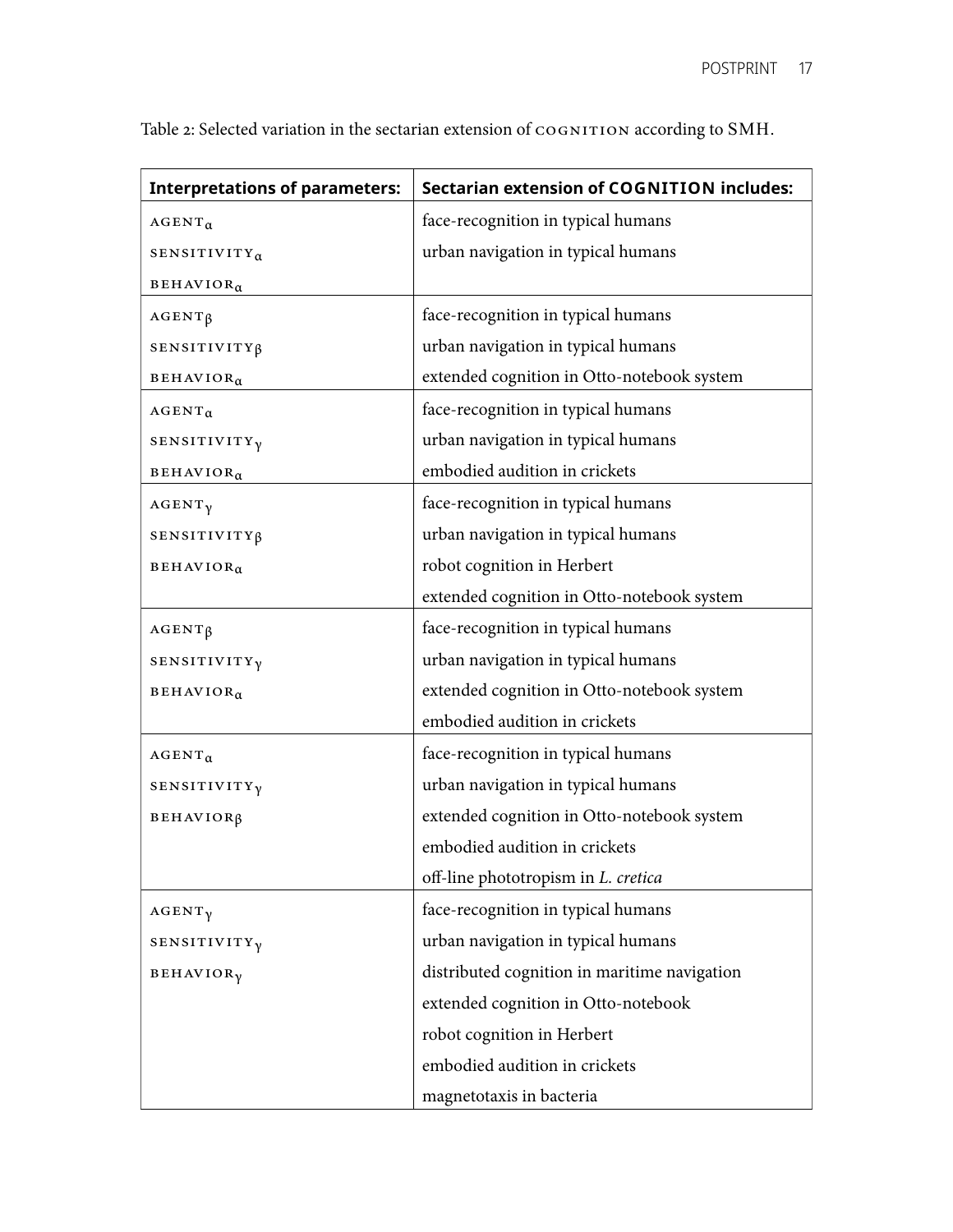is disappointing with regard to analytical clarity, but modular analyses aim to articulate seams of disagreement, and so much the better for the analysis if some of those seams have not yet received the attention they merit. If SMH is correct, then philosophers interested in vindicating or denying the possibility of plant and microbe cognition might fruitfully attend to the question of what behavior is, rather than focusing so exclusively on representation.

## **6. Applying the Sensitive Management Hypothesis**

 of the test cases correctly using the toy parameter values I discussed, including the consensually phenomena from every sectarian extension, and including each of the controversially cognitive phenomena in some sectarian extensions but not others. See Table 2 for examples of variation that the consensual cases of face-recognition and unassisted navigation are in every sectarian extension, and consensual non-cases of cognition are in no sectarian extension. Tus, I have motivated the sensitive management hypothesis as a prima facie adequate analysis proper of the scientific concept of  $\cos$ NITION, one that leaves open the border war disputes that cognitive scientists have not yet resolved. The sensitive management hypothesis is a modular analysis of  $\cos$ NITION. It classifies each cognitive phenomena in every sectarian extension, excluding consensually non-cognitive in the extension of  $cosNITION$  based on different sets of interpretations for parameters; note

 Many authors have suggested that there is no need for a defnition or analysis of Cleland (2012) argues that in chemistry and biology, good defnitions follow open-minded cognition border wars. However, an analysis can serve other kinds of purposes. I contend that SMH serves the three purposes I identifed in Section 1 for ecumenical characterizations of cognition (e.g. Allen, 2017; Ramsey, 2017; Chemero, 2009, 212n8; Clark, 2010b, 62). Carol inquiry rather than preceding it. I agree that that an analysis is not a prerequisite for responsible cognitive scientifc inquiry, and doubt that a compelling analysis will resolve disputes in the cognition.

 First, the sensitive management hypothesis makes explicit some ways cognitive scientists think about their object of study and perspicuously represents areas of agreement and disagreement. For example, it makes explicit that cognitive scientists explain by identifying and mechanisms are ascribed relative to an agent or containing system, and that mechanisms are considered cognitive only if their operations are sensitive to an agent's circumstances and they regulate an agent's behavior. The value of conceptual analysis generally consists in articulating the relations between the analyzed concept and a system of theoretical concepts; SMH makes claims about the relations between cognition and other concepts in the philosophy of describing mechanisms (in the anodyne sense described in Section 4), that cognitive cognitive science, such as mechanism, agent/representational subject,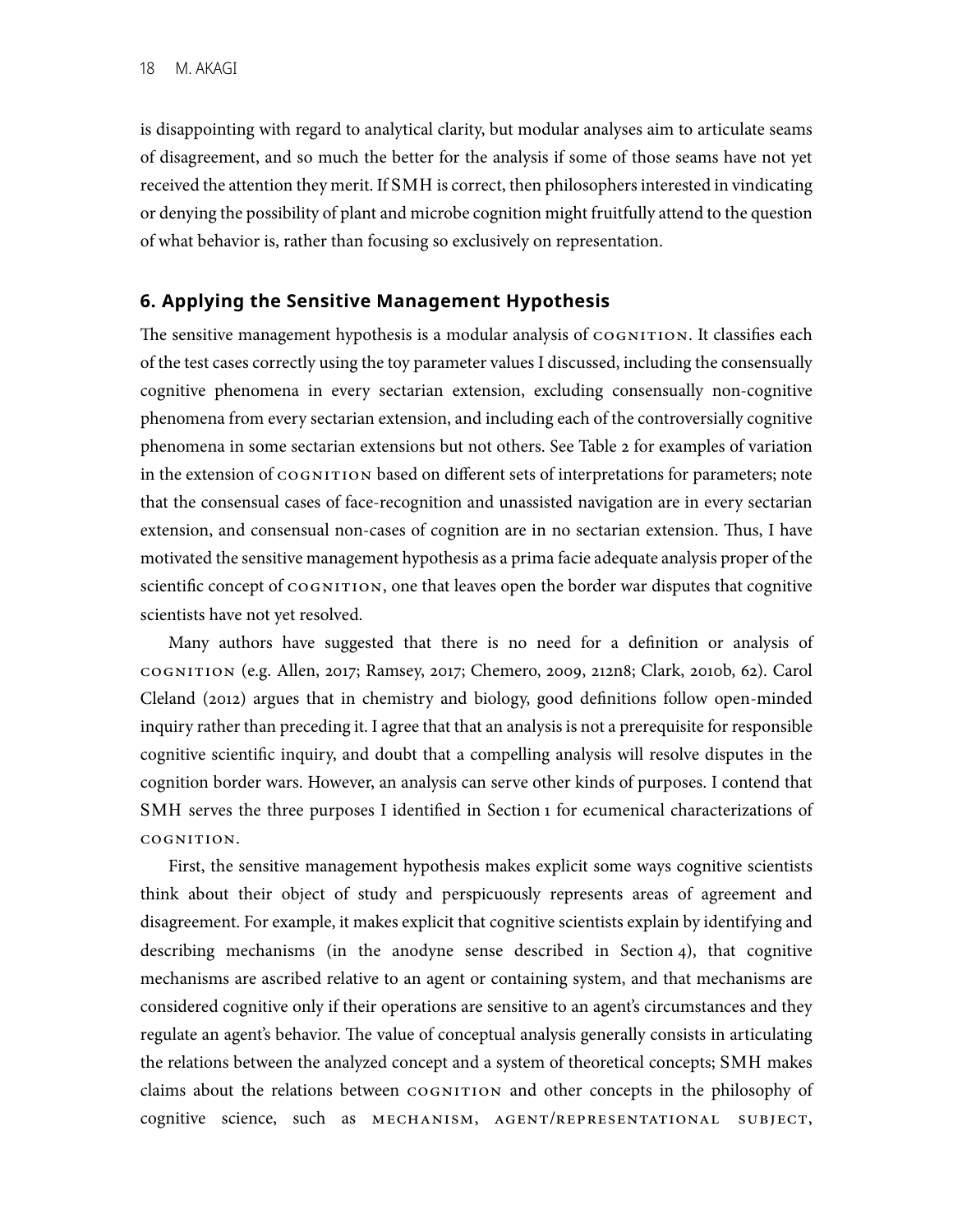REPRESENTATION, and BEHAVIOR. These relations are less strictly defined than some more 2007), but this is appropriate since cognitive science is less theoretically unifed than it once was. classical conceptions of cognition (e.g. the classical computational theory of cognition; Ramsey, And SMH represents disagreement by treating open questions as unsettled. Its parameters correspond to matters on which cognitive scientists provide conficting judgments.

 Second, the sensitive management hypothesis could clarify the concept of cognition in classrooms and public communication. Introductory science textbooks ofen begin with "defnitions" of their subject matter that, while helpful for students, are philosophically unsatisfactory, and cognitive science introductions ofen invoke familiar slogans like "the mind is the sofware of the brain" or "the mind is what the brain does." SMH can fulfll this sort of agent's behavior," which is less susceptible to obvious counterexamples than the familiar alternatives and more specifc than others like "the function of the brain is sensorimotor processing." My suggestion is not, of course, that the sensitive management view be described to novices along with a lengthy commentary about the values of its parameters. Rather, even without such commentary SMH is a less hand-wavy characterization of cognition, and one that scaffolds further understanding by incorporating reference to mechanisms, behavior, agents, and representation (i.e. sensitivity to circumstances). For more advanced students, examining the possible interpretations for the parameters of SMH is a scaffold for deeper understanding of extant theoretical disagreements. role, facilitated by its abbreviated slogan that "cognition is the sensitive management of an

 Tird, when the sensitive management hypothesis is considered along with its modular logical apparatus (i.e. including well-specifed domains for licit parameters), it is a precise tool for representing various background commitments of cognitive scientists. This precision makes it valuable as a resource for appeal in philosophical arguments that draw on facts about cognitive scientifc practice. Such appeals are common in disputes about the mind-body problem, multiple realizability, reductionism, and other philosophical topics. At present, philosophers often rely on functionalist formalisms, despite the fact that functionalism is known to have shortcomings as an expressive resource for empirical claims (Bechtel & Mundale, 1999; Shagrir, 2005; Sprevak, 2009). SMH may offer some fresh resources for engaging in old debates, especially since the values of parameters can be tailored for different argumentative or rhetorical purposes.

 A further virtue of SMH is that it can be improved by increments. Philosophers and cognitive scientists can augment the set of toy interpretations I describe above. Disputes over the better and worse interpretations of one parameter are largely independent of similar disputes over the other parameters. Since parameters represent terms with determinable extensions, they will ofen correspond to strategies for adjudicating disputes about the extension of cognition. Some of these strategies may be well-worn, like the strategy of adjudicating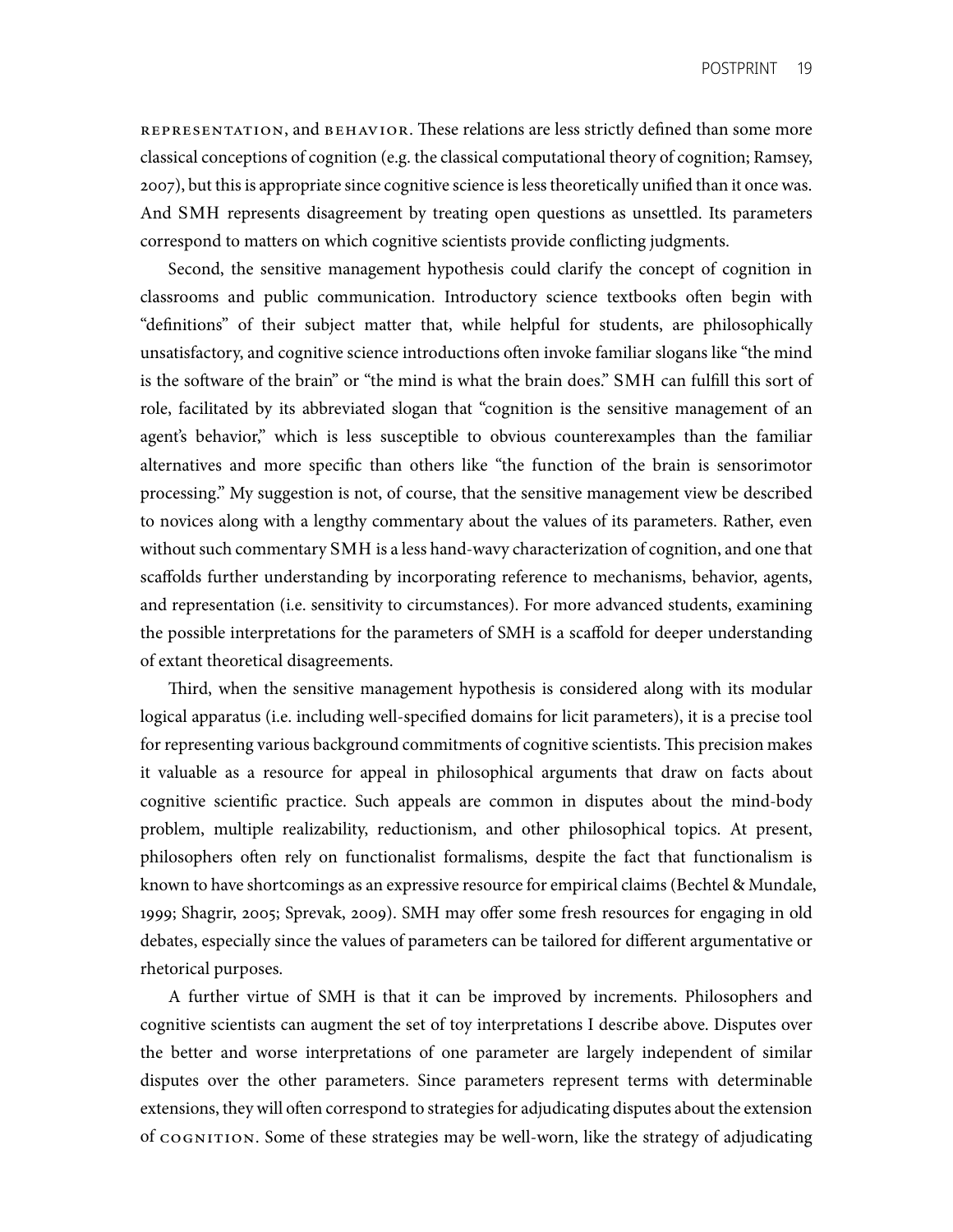disputes about the extension of COGNITION by appealing to various conceptions of representation. However, a modular analysis may demonstrate its value by drawing attention to concepts like BEHAVIOR whose analysis might prove fruitful, but that have so far received little attention.

## **7. Conclusion**

 While many sciences feature disagreement regarding the nature of their object of inquiry (e.g. cognition is highly controversial. Tis fact makes cognitive science unusually difficult to understand and reason about—for students, laypeople, humanist scholars of cognitive science, and cognitive scientists themselves. These difficulties might be eased by an analysis of the cognitive scientist's inclusive concept of cognition that, unlike extant "marks of the than to resolve them. The sensitive management hypothesis is such an analysis. Since it is modular, its extension can vary according to the various licit interpretations for its parameters. Using a restricted set of simple interpretations, I illustrated how the analysis handles a variety of test cases, and made a prima facie argument that the analysis proper is extensionally adequate, in that with a toy set of parameter values its sectarian extensions always include the paradigmatic test cases of cognition, never include consensual non-cases of cognition, and selectively include or exclude controversial cases of cognition depending on which set of life, the physical, the chemical), cognitive science is unusual in that the extension of cognitive," aims to clearly represent controversies over the extension of cognition rather interpretations is assigned.

#### **Acknowledgments**

 I am grateful for generous feedback from many people, including Joseph McCaffrey, Robert Brandom, Edouard Machery, Alistair Isaac, William Bechtel, three anonymous reviewers, and colleagues at the University of Pittsburgh, the University of Edinburgh, and University College Dublin. A version of this paper appears in my PhD dissertation, "Cognition in Practice: Conceptual Development and Disagreement in Cognitive Science" (University of Pittsburgh, 2016). I received fnancial support through a Junior Faculty Summer Research Grant at Texas Christian University, and the Wesley C. Salmon Fund at the University of Pittsburgh.

#### **Disclosure statement**

No potential confict of interest was reported by the author.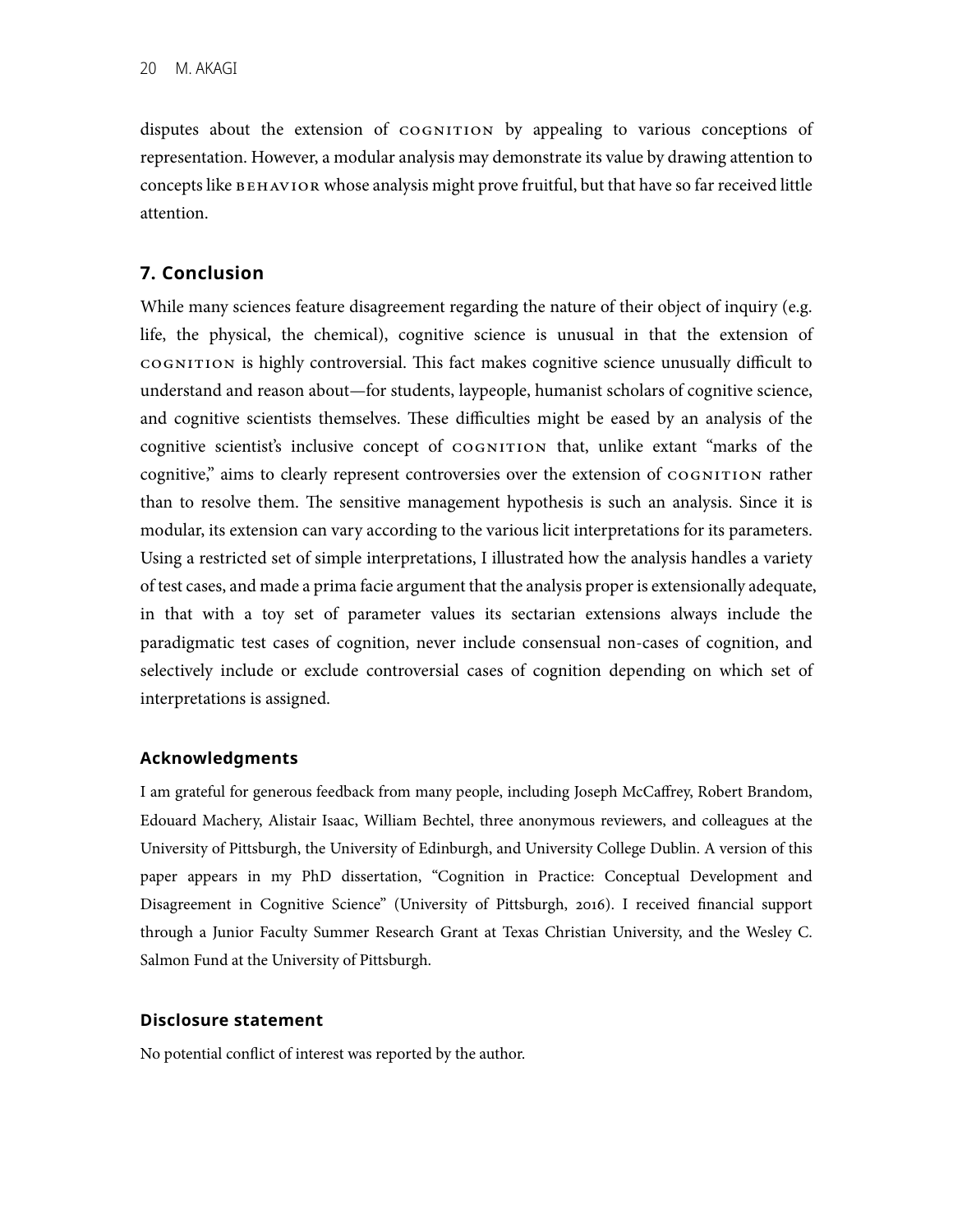#### **Notes on contributor**

 Mikio Akagi is Assistant Professor of the History and Philosophy of Science in the John V. Roach Honors College at Texas Christian University.

#### **References**

Adams, F., & Aizawa, K. (2001). Te bounds of cognition. *Philosophical Psychology*, 14, 43–64. Adams, F., & Aizawa, K. (2008). T*e Bounds of Cognition*. Blackwell.

Adams, F., & Aizawa, K. (2008). The Bounds of Cognition. Blackwell.

Adams, F., & Garrison, R. (2013). Te mark of the cognitive. *Minds and Machines*, 23, 339–352.

Aizawa, K. (2017). Cognition and behavior. *Synthese*, 194, 4269–4288.

Akagi, M. (2018). Rethinking the problem of cognition. *Synthese*, 195, 3547–3570.

Allen, C. (2017). On (not) defning cognition. *Synthese*, 194, 4233–4249.

 Bechtel, W. (2008). Mechanisms in cognitive psychology: what are the operations? *Philosophy of Science*, 75, <sup>983</sup>–994. Bechtel, W., & Abrahamsen, A. (2005). Explanation: a mechanist alternative. *Studies in History and* 

 *Philosophy of Biological and Biomedical Sciences*, 36, 421–441.

 Bechtel, W., & Mundale, J. (1999). Multiple realizability revisited: linking cognitive and neural states.  *Philosophy of Science*, 66, 175–207.

Brooks, R. (1991). Intelligence without representation. *Arti*f*cial Intelligence*, 47, 139–159.

 <sup>0</sup>–10. Buckner, C. (2015). A property cluster theory of cognition. *Philosophical Psychology*, 28, 307–336. Brooks, R. A., Connell, J. H., & Ning, P. (1988). Herbert: a second generation mobile robot. *A.I. Memos*, 1016,

- Calvo Garzón, F. (2007). Te quest for cognition in plant neurobiology. *Plant Signaling & Behavior*, 2, 208– 211. <sup>211</sup>. Calvo Garzón, P., & Keijzer, F. (2011). Plants: adaptive behavior, root-brains, and minimal cognition.
- *Adaptive Behavior*, 19, 155–171. Chemero, A. (2009). *Radical Embodied Cognitive Science*. MIT Press.
- 
- Chirimuuta, M. (2014). Minimal models and canonical neural computations: the distinctness of computational explanation in neuroscience. *Synthese*, 191, 127–153.

Clark, A. (2005). Intrinsic content, active memory, and the extended mind. *Analysis*, 65, 1–11.

- Clark, A. (2007). Curing cognitive hiccups: A defense of the extended mind. *Journal of Philosophy*, 104, 163–
- <sup>192</sup>. Clark, A. (2010a). Coupling, constitution, and the cognitive kind: a reply to Adams and Aizawa. In R. Menary (Ed.), T*e Extended Mind* (pp. 81–100). Bradford.
- Clark, A. (2010b). Memento's revenge: the extended mind, extended. In R. Menary (Ed.), T*e Extended Mind*  (pp. 43–66). Bradford.
- Clark, A., & Chalmers, D. (1998). The extended mind. *Analysis*, 58, 7-19.

Cleland, C. E. (2012). Life without defnitions. *Synthese*, 185, 125–144.

Craver, C. F. (2006). When mechanistic models explain. *Synthese*, 153, 355–376.

 Craver, C. F. (2007). Explaining the Brain: Mechanisms and the Mosaic Unity of Neuroscience. Oxford University Press.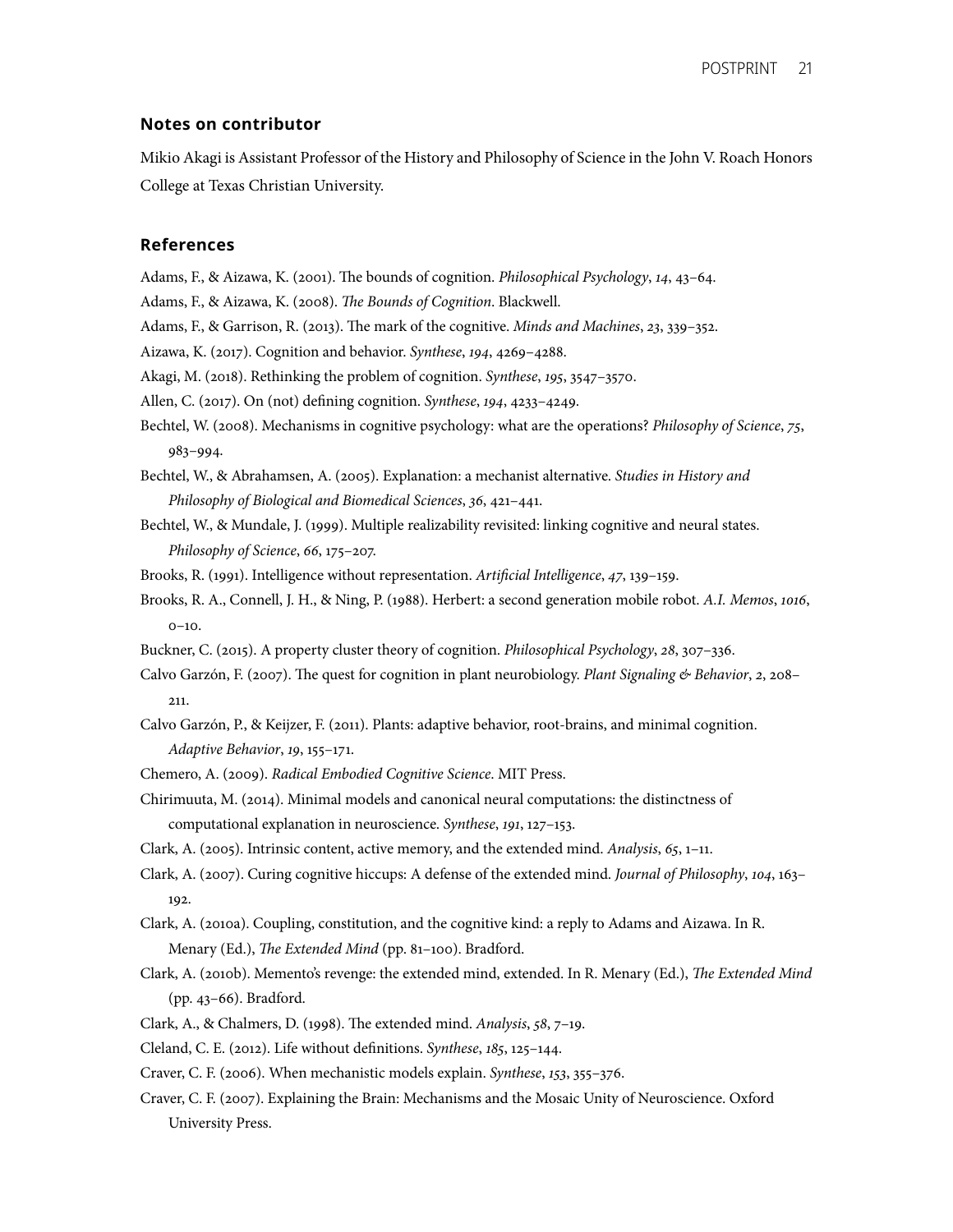Cummins, R. (1975). Functional analysis. T*e Journal of Philosophy*, 72, 741–765.

 Cummins, R. (2000). 'How does it work?' vs. 'what are the laws?': two conceptions of psychological explanation. In F. C. Keil & R. A. Wilson (Eds.), *Explanation and Cognition* (pp. 117–144). MIT Press.

Danks, D. (2014). Unifying the Mind: Cognitive Representations as Graphical Models. MIT Press.

Dennett, D. C. (1987). T*e Intentional Stance*. MIT Press.

- Dretske, F. (1986). Misrepresentation. In R. Bogdan (Ed.), *Belief: Form, Content and Function* (pp. 17–36). Oxford University Press.
- Dretske, F. (1988). Explaining Behavior: Reasons in a World of Causes. MIT Press.
- Earman, J. (1975). What is physicalism? T*e Journal of Philosophy*, 72, 565–567.
- Gibson, J. J. (1979). The Ecological Approach to Visual Perception. Lawrence Erlbaum.
- Goldin-Meadow, S. (2005). *Hearing Gesture: How Our Hands Help Us* T*ink*. Harvard University Press.
- Goldin-Meadow, S., & Wagner, S. M. (2005). How our hands help us learn. *Trends in Cognitive Sciences*, 9, 234–241.
- Greene, J. D., Nystrom, L. E., Engell, A. D., Darley, J. M., & Cohen, J. D. (2004). Te neural bases of cognitive confict and control in moral judgment. *Neuron*, 44, 389–400.
- Haueis, P. (2018). Beyond cognitive myopia: a patchwork approach to the concept of neural function. *Synthese*, 195(12), 5373-5402. *Synthese*, 195(12), 5373–5402. Haugeland, J. (1991). Representational genera. In W. Ramsey, S. P. Stich, & D. E. Rumelhart (Eds.),
- *Philosophy and Connectionist* T*eory* (pp. 61–89). Lawrence Erlbaum.
- Hochstein, E. (2012). Minds, models and mechanisms: A new perspective on intentional psychology. *Journal of Experimental and* T*eoretical Arti*f*cial Intelligence*, 24, 547–557.
- Hutchins, E. (1995). *Cognition in the Wild*. MIT Press.
- Jackson, F. (1998). *From Metaphysics to Ethics*. Oxford University Press.
- Jeannerod, M. (1984). Te timing of natural prehension movements. *Journal of Motor Behavior*, 16, 235–254.
- Kanwisher, N. (2010). Functional specifcity in the human brain: a window into the functional architecture of the mind. *Proceedings of the National Academy of Sciences*, 107, 11163–11170.
- Kornblith, H. (2017). A naturalistic methodology. In G. D'Oro & S. Overgaard (Eds.), T*e Cambridge Companion to Philosophical Methodology* (pp. 141–160). Cambridge University Press.

Lyon, P. (2006). The biogenic approach to cognition. *Cognitive Processing*, 7, 11–29.

- Machamer, P. K., Darden, L., & Craver, C. F. (2000). Tinking about mechanisms. *Philosophy of Science*, 67,
- <sup>1</sup>–25. Machery, E. (2012). Why I stopped worrying about the defnition of life... and why you should as well. Synthese, 185, 145-164.
- *Synthese*, 185, 145–164. Millikan, R. G. (1984). Language, Tought, and Other Biological Categories: New Foundations for Realism. MIT Press.
- Millikan, R. G. (2017). Beyond Concepts: Unicepts, Language, and Natural Information. Oxford University Press. Montero, B. (1999). Te body problem. *Noûs*, 33, 183–200.
- 
- Munz, T. (2005). The bee battles: Karl von Frisch, Adrian Wenner and the honey bee dance language  controversy. *Journal of the History of Biology*, 38, 535–570.
- Nozick, R. (1981). *Philosophical Explanations*. Harvard University Press.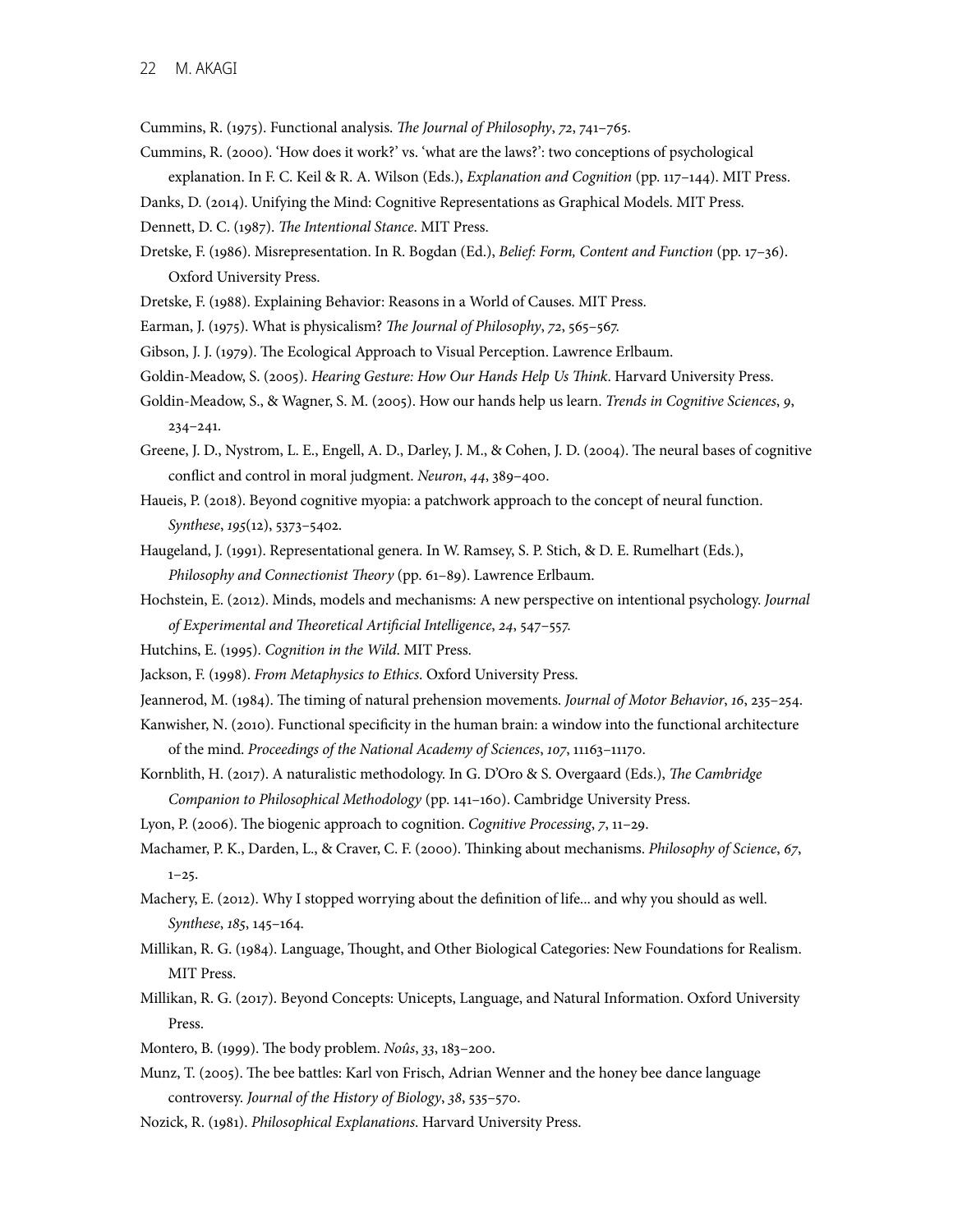- O'Keefe, J., & Dostrovsky, J. (1971). Te hippocampus as a spatial map: preliminary evidence from unit activity in the freely-moving rat. *Brain Research*, 34, 171–175.
- Putnam, H. (1975). Te mental life of some machines. In *Philosophical Papers, Vol.* 2*: Mind, Language, and Reality* (pp. 408–428). Cambridge University Press.
- Ramsey, W. M. (2007). *Representation Reconsidered*. Cambridge University Press.
- Ramsey, W. M. (2017). Must cognition be representational? *Synthese*, 194, 4197–4214.
- Ross, L. N. (2015). Dynamical models and explanation in neuroscience. *Philosophy of Science*, 82, 32–54.
- Rowlands, M. (2009). Extended cognition and the mark of the cognitive. *Philosophical Psychology*, 22, 1–19. Rowlands, M. (2009). Extended cognition and the mark of the cognitive. *Philosophical Psychology, 22*, 1–19.<br>Rowlands, M. (2010). The New Science of the Mind: From Extended Mind to Embodied Phenomenology.
- MIT Press.
- Rupert, R. (2004). Challenges to the hypothesis of extended cognition. T*e Journal of Philosophy*, 51, 389– <sup>428</sup>. Rupert, R. (2009). *Cognitive Systems and the Extended Mind*. Oxford University Press.
- 
- Searle, J. R. (1980). Minds, brains and programs. *Behavioral and Brain Sciences*, 3, 417–457.
- Segundo-Ortin, M., & Calvo, P. (2019). Are plants cognitive? A reply to Adams. *Studies in History and Philosophy of Science Part A*, 73, 64–71.
- Shagrir, O. (2005). The rise and fall of computational functionalism. In Y. Ben-Menahem (Ed.),  *Contemporary Philosophy in Focus: Hilary Putnam* (pp. 220–250). Cambridge University Press.
- Shannon, C. (1948). A mathematical theory of communication. *Bell System Technical Journal*, 27, 379–423,  $623 - 656.$ <sup>623</sup>–656. Shapiro, L. A. (2013). Dynamics and cognition. *Minds and Machines*, 23, 353–375.
- 
- Silberstein, M., & Chemero, A. (2013). Constraints on localization and decomposition as explanatory strategies in the biological sciences. *Philosophy of Science*, 80, 958–970.
- Sprevak, M. (2009). Extended cognition and functionalism. T*e Journal of Philosophy*, 106, 503–527.
- Stinson, C. (2016). Mechanisms in psychology: Ripping nature at its seams. *Synthese*, 193, 1585–1614.
- Tompson, E. (2010). Mind in Life: Biology, Phenomenology, and the Sciences of the Mind. Harvard University Press.
- Turing, A. M. (1950). Computing machinery and intelligence. *Mind*, 59, 433–460.
- van Duijn, M., Keijzer, F., & Franken, D. (2006). Principles of minimal cognition: casting cognition as sensorimotor coordination. Adaptive Behavior, 14, 157–170.
- sensorimotor coordination. *Adaptive Behavior*, 14, 157–170. van Gelder, T. (1995). What might cognition be, if not computation? T*e Journal of Philosophy*, 92, 345–381.
- van Gelder, T. (1998). Te dynamical hypothesis in cognitive science. *Behavioral and Brain Sciences*, 21, 615–
- <sup>665</sup>. Varela, F., Tompson, E., & Rosch, E. (1991). T*e Embodied Mind: Cognitive Science and Human Experience*. MIT Press.
- Wakefield, J. C. (1992). The concept of mental disorder: On the boundary between biological facts and social values. American Psychologist, 47, 373-388.
- values. *American Psychologist*, 47, 373–388. Webb, B. (1994). Robotic experiments in cricket phonotaxis. In D. Cliff, P. Husbands, J.-A. Meyer, & S. W. Wilson (Eds.), *From Animals to Animats* 3*: Proceedings of the* T*ird International Conference on Simulation of Adaptive Behavior* (pp. 45–54). MIT Press.